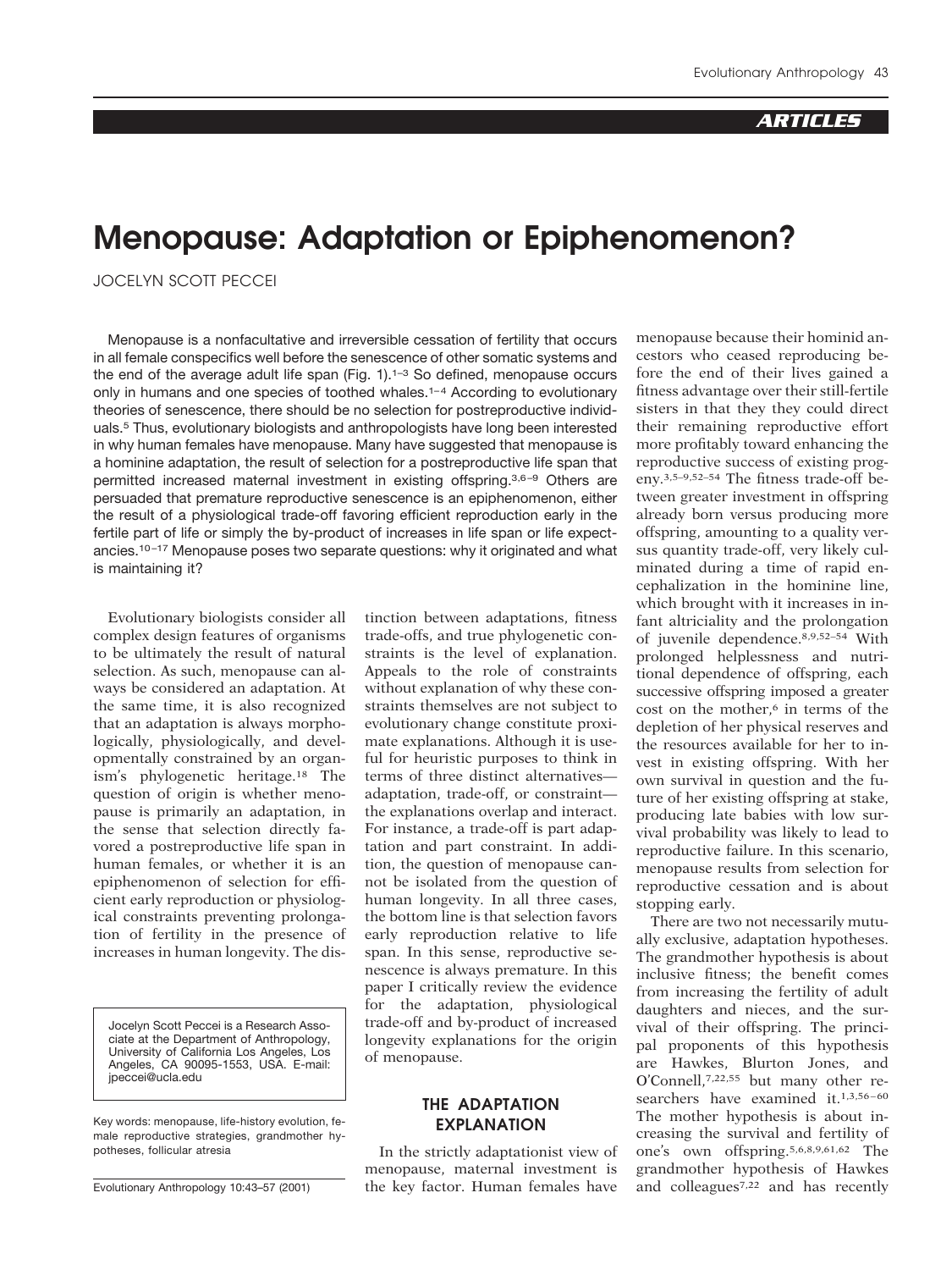

Figure 1. Comparative senescence of physiological functions in human females (redrawn from Hill and Hurtado<sup>3</sup>).

evolved from an explanation for menopause into an explanation for the exceptionally long postreproductive life span of human females.22,55 In the old grandmother hypothesis, menopause is an adaptation facilitating grandmothering. In the new grandmother hypothesis, grandmothering is the adaptation facilitating increases in longevity; menopause is a by-product. Although the grandmother hypotheses have received more attention than the mother hypothesis, I have argued that both versions of the former are more problematic than the mother hypothesis.62

If menopause originated as an adaptation for postreproductive maternal investment, whether mothering or grandmothering, conditions had to exist that favored this adaptation. Box 2 lists the important predictions for which the evidence supports menopause as an adaptation, followed by the adaptation predictions that are not supported.

## **Reasons for Increased Maternal Investment**

If menopause is an adaptation, we ought to find reasons in the course of

human evolution for intensification in the quantity-quality trade-off between prolonged fertility and increased maternal investment. Two reasons can be advanced for substantial increases in maternal investment in the environment of evolutionary adaptedness: new ecological pressures due to changes in climate and diet and secondary altriciality of hominid infants due to cranial expansion and pelvic constraints.

#### *Ecological pressures*

Cooling and drying trends during the Plio-Pleistocene resulted in patchiness and seasonality in vegetation, necessitating dietary changes for survival.21,63–65 For the hominine line, this dietary shift is believed to have led to expansion of home ranges, exploitation of a variety of habitats, and increasing foraging flexibility, including greater reliance on meat.20,64–70 These changes required increased investment in offspring.

#### *Secondary altriciality*

In addition, there were periods of encephalization in the hominine line.71–73 Whereas initially the limitation on in-

creasing adult brain size was imposed by maternal metabolic output during gestation, there came a point when changes in pelvic dimensions facilitating more efficient bipedal locomotion put a stop to further rapid prenatal brain growth.71 The resulting compromise was that the further rapid brain growth needed to attain greater adult brain size had to continue postpartum.52,71,72 With much organizational development in addition to growth still to take place postnatally, *Homo* infants were born in a state of secondary altriciality, requiring intensified investment in infants and prolonged care of juveniles. Exactly when these life-history changes occurred is still debated. Many researchers believe major anatomical and behavioral changes began with *H. erectus* around 1.6 mya72,75–78 (but see Ruff, Trinkhaus, and Holliday79). Recent studies agree that maximum life span has exceeded 50 years since early *H. erectus,*74,80 which could indicate that menopause is 1.8 mya. However, early *H. erectus* (*H. ergaster*) is not generally associated with delayed maturity.<sup>74,81,82</sup> (but see Clegg and Aiello<sup>77</sup>). The first appearance of delayed maturity is estimated at 1.5 mya.82 It seems reasonable that changes in rates of development kept pace with, but followed, increases in both adult brain size and secondary altriciality during human evolution.76 It also would be logical to assume that the transformation from australopithecine to human-like life histories was completed by the time anatomically modern *H. sapiens* appeared on the scene. Thus, menopause could have arisen any time between 1.6 and 0.15 mya.

## **Menopause Unique to Human Females**

If a protracted period of postreproductive maternal investment is the response to a unique set of socioecological, anatomical, and physiological pressures, and is also of critical importance to the way we evolved from our hominoid ancestors, we would expect menopause to be unique to humans or at least rare in other species.

#### *Nonhuman primates*

Some decline in age-specific fertility in later life is not uncommon among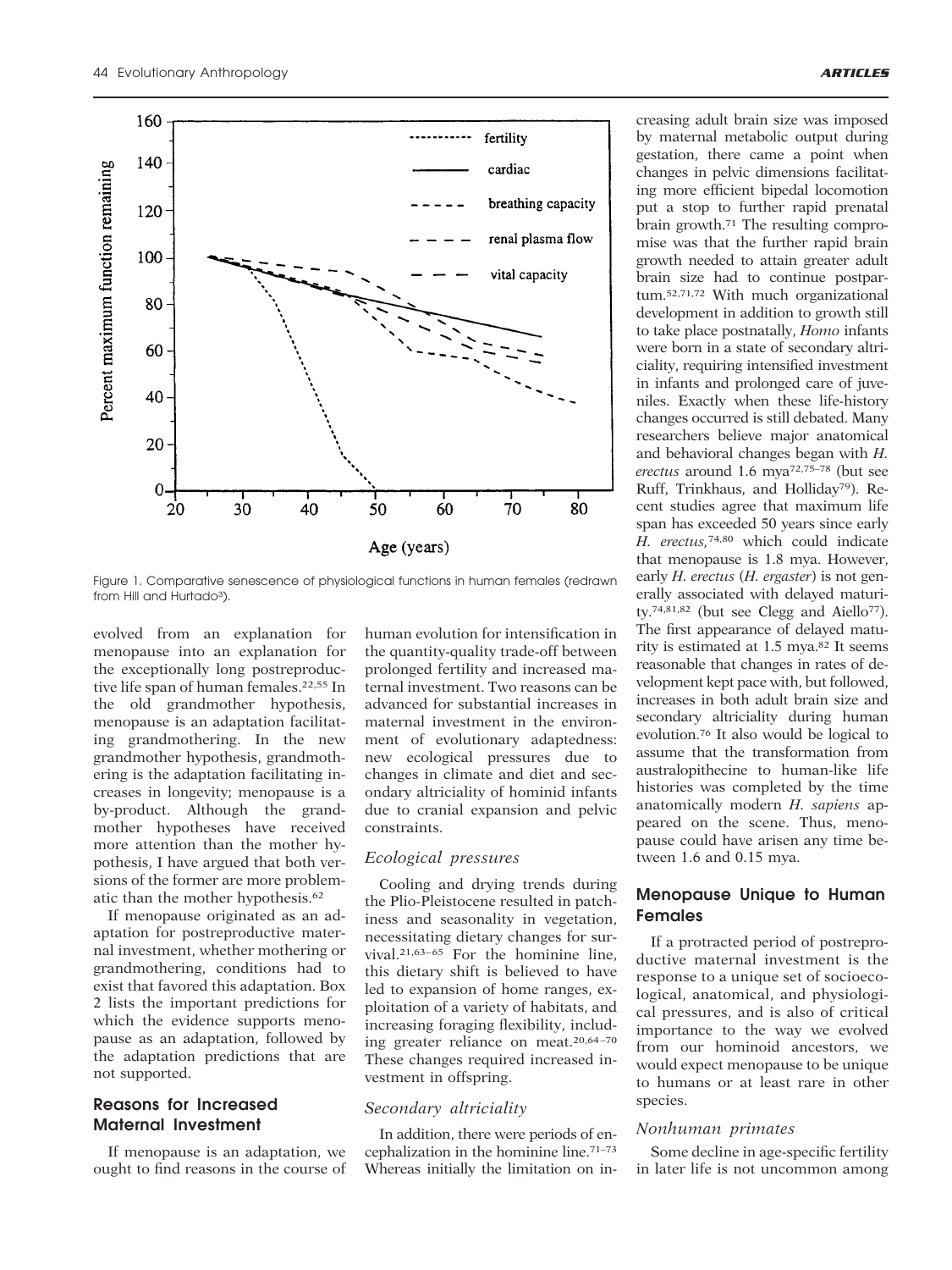#### **Box 1. Background on Menopause**

We know that menopause has been around for at least 3,000 years from a Biblical reference to Sarah in the book of Genesis (18:11),<sup>19</sup> which says, "it ceased to be with Sarah after the manner of women," from which we can infer not only that Sarah herself had stopped menstruating, but that the authors were quite familiar with the phenomenon. Although many researchers have speculated that menopause is a very old trait,<sup>20-22</sup> we do not know whether menopause has been around since the hominoid-hominid split, *Homo erectus,* anatomically modern *H. sapiens,* or simply since maximum life spans exceeded 50 years. The life span predicted from body and brain size in early *Homo* suggests that a female postreproductive life span predates *H. sapiens.*<sup>23</sup>

Although there is a strong central tendency in the age of menopause in developed countries, with medians clustering around 50 years, there is considerable variation in the age of menopause both within and between populations.<sup>16</sup> In a sample of American women, the age of menopause ranged from 40 to 59 years.<sup>24</sup> Any age within this range is considered normal. Across populations, medians range from 43 years in Central Africa to 51.4 years among Caucasian Americans.16 With heritability estimates of 40% to 60% heritability in the age of menopause, $25-27$  there is plenty of genetic variation to increase or decrease the mean age of menopause if such changes brought increased fitness. Yet research suggests that there has been no secular trend of any kind in the age of menopause over the last 150 years.<sup>28-31</sup> More importantly, Greek and Roman writings suggest that there probably has been little or no secular movement for the last 2,500 years. Aristotle (fourth century B.C.) and Pliny (first century A.D.) give 50 years as the maximum age of menopause.<sup>32</sup> Texts from the Middle Ages give 50 years as the average age, with a range of 35 to 60 years.33,34

Physiologically, menopause is the cessation of menses due to the depletion of oocytes.<sup>35</sup> Human females produce all the oocytes they will ever have by the fifth month of gestation. Semelgametogenesis, the character of producing all of one's gametes at one time, is a trait common to female birds and mammals.11 In humans the maximum of approximately 7 million oocytes is reduced to 2 million by birth, 400,000 at puberty, and 1,000 at menopause.<sup>36</sup> Oocytes, which are surrounded by follicles in the ovaries, are lost mostly through a programmed process of cell death induced by hormone withdrawal, known as atresia.<sup>37</sup> Atresia is the sole cause of follicular death before puberty and remains the predominant cause thereafter, because the

number of follicles lost to ovulation is relatively small.38 About 400 oocytes are ovulated over the menstruating lifespan.<sup>11</sup>

Oocytes remain inactive in their follicles in an arrested phase of meiosis from the fifth month of gestation until they either succumb to atresia or become part of an ovulatory cohort.39 Normally, only one oocyte in a cohort is singled out to complete meiosis; the rest provide hormonal support for the development of the primary follicle or oocyte, after which they too become atretic.39 As the follicle pool shrinks, it becomes more and more difficult to recruit a large enough cohort of follicles to produce ovulation.<sup>39</sup> In addition, as human females age, the "chosen" oocytes become increasingly susceptible to malfunction during completion of the meiotic process, producing chromosomally abnormal ova.<sup>39</sup>

Physiological sources of variation in the age of menopause include the original number of oocytes and the rates of atresia.35 At present, histological investigation of ovaries removed from females of all ages, including embryos, suggests that human females experience at least three different rates of atresia, from birth to puberty, from puberty to about age 40, and from age 40 to menopause.37,40 The change in rate of atresia of greatest interest is the acceleration that occurs around age 40, because it is believed to be functionally related to menopause.<sup>36,41</sup> Without this apparent acceleration, which is thought to begin when some threshold number of oocytes remain (for example, 25,000), women would have enough oocytes to last 70 years.42 It is unclear why the rate of atresia increases. However, it is likely that individual variation in the age at which the acceleration occurs is a major determinant of variation in the age of menopause.<sup>38</sup> Not surprisingly, given the high heritability in the age at which menopause occurs, women with a family history of clinically premature  $(< 40$  years) ovarian failure have earlier menopause.43–45

Several studies have examined the contribution of various environmental and life-history factors to variation in the age of menopause.<sup>24,29,46-51</sup> As with menarche, nutritional status has been a prime environmental suspect. However, the large-scale multivariate studies that have attempted to control for confounding variables such as socioeconomic status, ethnicity, marital status and parity have failed to show a nutritional effect.<sup>16</sup> Other suspected risk factors are body weight, weight loss, alcohol consumption, and stress. The only well-established environmental risk factor is long-term cigarette smoking, which lowers the median age of menopause by approximately 1.5 years.<sup>29</sup>

nonhuman primates.83 Indeed, all iteroparous organisms can be expected to exhibit declining fertility as a function of general senescence.84 However, in contrast to human females, nonhuman primates and even longer-lived species such as elephants, whales, and tortoises retain their ca-

pacity to reproduce until very old age. East African female elephants with a maximum life span of about 60 years still retain 50% of their reproductive capacity at age 55 years, an age which only 5% of the population ever reaches.85–87 Female tortoises remain fertile far longer than 60 years,<sup>53</sup> and

baleen whales are still reproductive in their nineties.88 The exception to this general animal pattern are short-finned pilot whales (*Globicephala macrorynchus*). In this species, females experience menopause between the ages of 30 and 40 years and have a mean survival of  $\geq 14$  years after menopause.<sup>4</sup>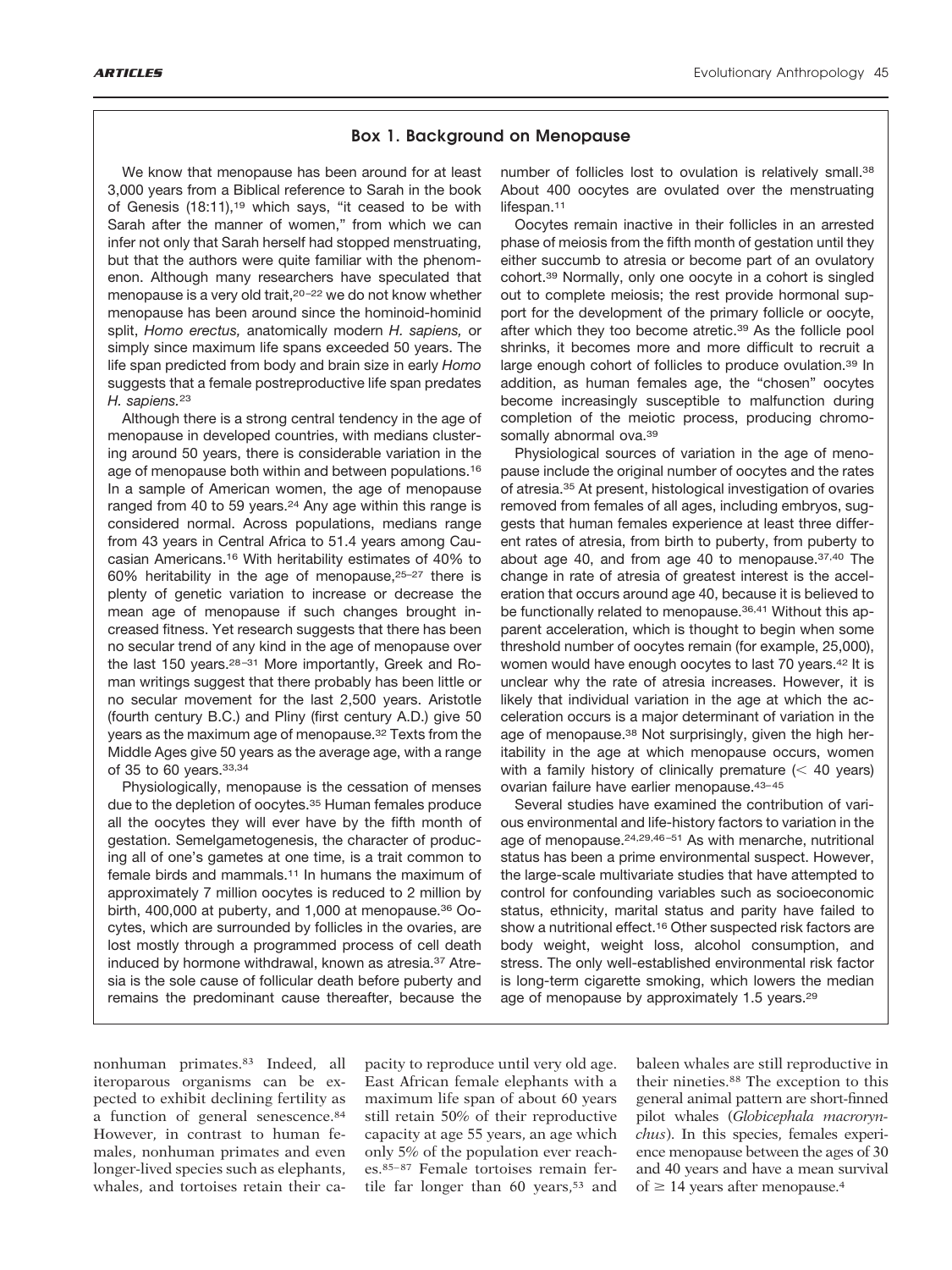#### **Box 2. Adaptation Predictions**

#### **Predictions Supported**

- 1. Reasons for reproductive senescence in the environment of evolutionary adaptedness: altriciality of hominid infants and ecological pressures.
- 2. Protracted postreproductive life span unique to human females.
- 3. Fitness costs to prolonged fertility: reduced offspring survival.

#### **Predictions Not Supported**

- 4. Fitness costs to prolonged fertility: premature maternal death and sibling competition.
- 5. Fitness benefits of reproductive cessation.
- 6. Trade-off between fertility and longevity.
- 7. Nutritional contribution of females greater than males.
- 8. No negative health consequences of menopause.

In both field and captive studies, researchers have reported menopauselike physiological phenomena in monkeys and apes.2,83,89–92 However, on close scrutiny of these reports, it is clear that the reproductive changes observed in nonhuman primates represent something different from human menopause, at least from a comparative life-history perspective.1,2 The reproductive changes reported are idiosyncratic and generally far from species-wide, while age at reproductive cessation is extremely variable and postreproductive life spans are relatively short.1,2 In field studies, the majority of the oldest individuals in all species investigated show no signs of ovarian failure.<sup>1</sup> In studies of captive primate species in breeding institutions, where extrinsic sources of mortality are minimal, on average about 67% of old females continued to reproduce all their lives, and in all species postreproductive life spans were still relatively short compared to those of humans.<sup>83</sup>

Perhaps the best way to illustrate how different the human female fertility pattern is from that of other primates is to compare the maximum age of reproduction and mean life expectancy at maturity of women and our closest relatives, *Pan troglodytes.* Hill and Hurtado's<sup>87</sup> comparative lifehistory diagram for Ache women, former foragers from Eastern Paraguay, and common chimpanzees shows that the maximum reproductive life span ends at age 42 years for Ache women and age 34 for chimpanzee females (Fig. 2). But whereas the average Ache woman who reaches

maturity lives to age 60, the average reproductive-age chimpanzee female does not live past 27 years. In other words, half of all chimpanzee mothers never outlive their reproductive capacity; half of all reproductive-age Ache women live at least 18 years after reproductive cessation.

There is evidence that life spans exceeding reproductive capacity are part of our catarrhine legacy,23 and it is clear that, given the right environment, female nonhuman primates will outlive their reproductive capacity. This means that in many species there is plenty of variation and raw material for selection to work on if a postreproductive life span were to become advantageous. It also implies that variation in the length of reproductive life span is an ancestral condition, indicating that selection for a postreproductive life span in hominid females would have been possible. Interestingly, in Caro and coworkers'83 study, chimpanzees had the highest percentage of females terminating reproduction before death, with 60%.

#### *Human males*

Although human males usually exhibit a decline in fertility, in most cases this is a function of advanced overall senescence, ill health, or sociocultural and economic factors.1,93 This is not premature reproductive senescence. Most human males are physiologically capable of siring offspring until very old age, and it is in their interest to do so. For males and females, the estimated hazard rates of reproductive cessation due to biological causes are very different. For males the hazard rate of reproductive cessation due impotence rises very



Figure 2. Comparative reproductive life histories of Ache women and female chimpanzees (redrawn from Hill and Hurtado87).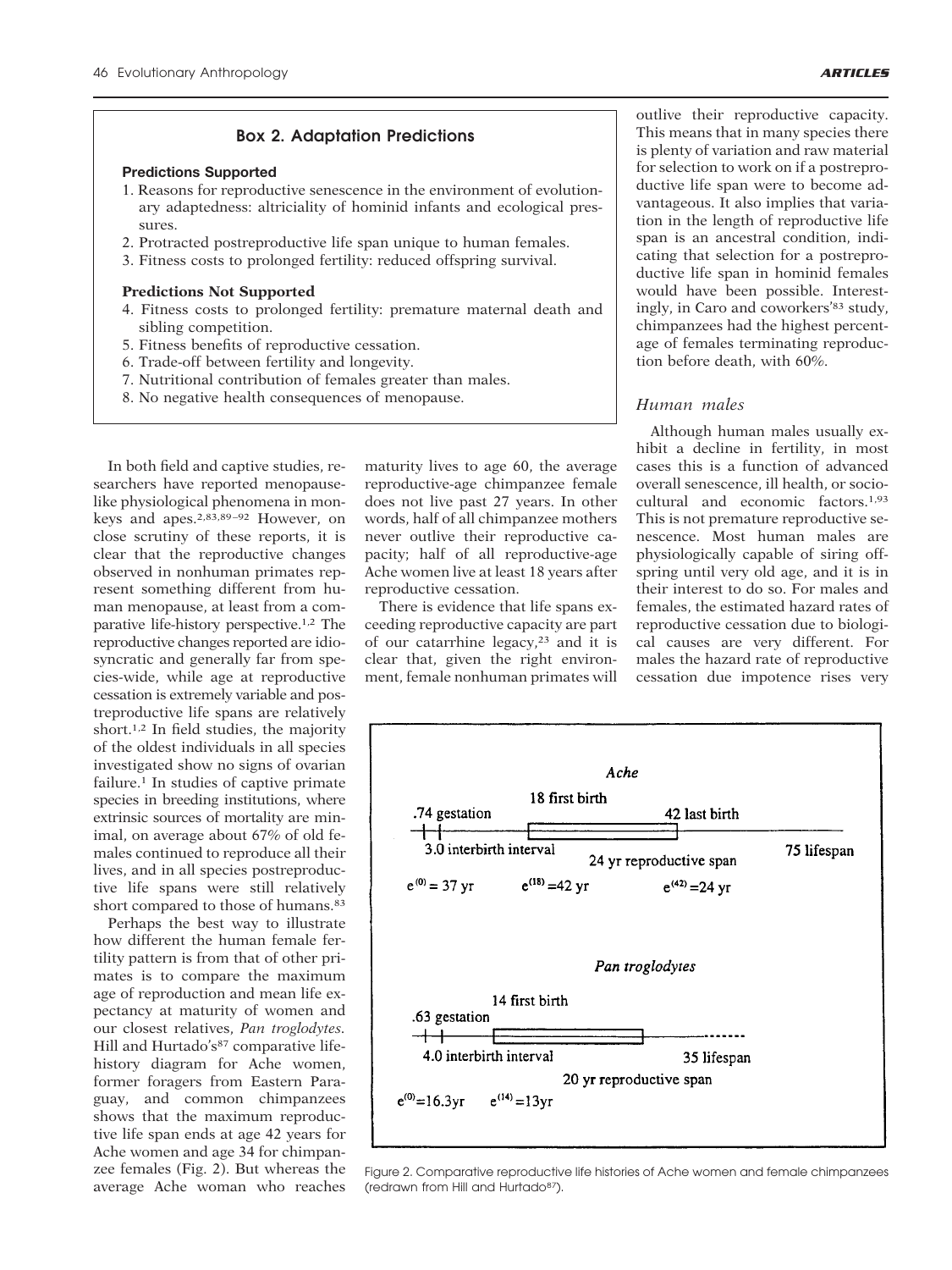gradually after age 50 years, reaching only 0.3 at age 80. For females the hazard rate of reproductive cessation due to menopause rises sharply from less than 0.1 to almost 1.0 between the ages of 40 and 50.16

## **Fitness Costs of Prolonged Fertility**

If menopause is an adaptation, we should find fitness costs of prolonged fertility in the form of reduced offspring survival and fertility. Here I will address three issues: reduced infant survival with late pregnancies in modern industrialized societies; the fitness cost of premature maternal death in one foraging population; and the fertility cost to offspring from sibling competition. Evidence supports only the first, although clearly more data from traditional societies are needed.

## *Elevated risk to baby associated with late pregnancies*

If older mothers themselves are not at high risk of dying in childbirth, late pregnancy is still generally considered to carry high risk for fetuses and neonates, at least in Western societies for which we have data.<sup>94-99</sup> The risks include increased probability of fetal loss, stillbirth, and birth defects. Controlling for frequency of intercourse, older women experience increasing difficulty in becoming and staying pregnant.16 Fetal wastage is the major contributor to fertility decline up to age 45 years.16 The overall rate of fetal loss for women over 40 is 0.5. Maternal age is also predictive of an increasing incidence of most birth defects.96 Indeed, 85% of the abortuses of women over age 40 have some detectable chromosomal abnormality, with Down syndrome representing the most dramatic example of this trend.16 By age 43, the risk of carrying a baby with Down syndrome baby is one in ten.100

## *Fitness cost of premature maternal death*

It used to be that the birth of each child jeopardized a mother's previous children because of her risk of dying in childbirth, a risk that increased with age.16 In affluent Western societies of today, even though that risk is still seven times higher for women

over the age of 40 than it is for 20 year-olds, the risk of dying in childbirth at any age is small.16 Data from one traditional society—the Ache when they still lived exclusively from hunting and gathering—suggest that for hunter-gatherer women the risk of dying in childbirth is also small (about 1 in 150.)87 Moreover, older women may not be at considerably greater risk.87 If there was an increase in age-specific risk, it would have been minimal, since the annual mortality rate for 20-year-old and 50-year-old women was not much different (1% and 2%, respectively).87 Thus, even though among the Ache a mother's death led to the certain death of her children under the age of one year and a five-fold increase in age-specific mortality for her children over that age, reduced offspring survival due to premature maternal death was not a major source of infant mortality. According to Hill and Hurtado,<sup>87</sup> "the assumption that older women should cease reproduction because they may die soon and their children will not survive maternal loss is notably incorrect" (p. 433).

## *Fertility costs to offspring from sibling competition*

Regarding fitness costs to high and, by inference, prolonged maternal fertility in the form of reduced offspring fertility, data from the Ache suggest that fertility costs from sibling competition may be gender-dependent and variable. For example, during the forest period, there was a negative association between Ache daughters' fertility and number of siblings—that is, between daughters' fertility and mothers'.87 The association between daughters' fertility and number of brothers was strongly negative. In contrast, there was a positive and much greater correlation between sons' fertility and number of siblings.

## **Fitness Benefits Associated with Reproductive Cessation**

As a corollary to the fitness costs of prolonged reproduction, we expect to find fitness benefits associated with cessation of reproduction before death if menopause is an adaptation. To discover these benefits, researchers have traditionally relied on studies of

the work performed by postreproductive women in extant foraging and horticultural populations. Evidence of these benefits is mixed.

In some traditional societies, including the Hadza, $^7$  the !Kung, $^{101}$  the Ye'kwana57,102 (horticulturalists in Venezuela), and the residents of the Micronesian atoll, Ifaluk,<sup>56</sup> evidence supports the proposition that by providing material goods and services postreproductive women enable their daughters to raise more offspring, thereby contributing to their own inclusive fitness. Among the Hadza, the time women allocate to food acquisition continues to increase with age beyond menopause.7,22 Older women spend significantly more time foraging than do females in any other age category. Variation in children's weight is correlated with grandmothers' foraging time. Although the hypothesis has not been formally tested, the implication is that relatively higher weight in grandchildren translates into a fitness advantage for the children and an inclusive fitness advantage for their hardworking grandmothers. However, hardworking grandmothers, like Hadza women aged 45 to 60, who bring in approximately 1,000 more calories on a daily basis than the average person consumes, appear to be exceptional.<sup>60</sup> Ache and Hiwi women never produce surplus calories.<sup>60</sup> In addition, even Hadza grandmothers provide less than 6% of the average daily protein intake.60 Still, food sharing does not constitute the sole contribution of postmenopausal women to daughters' reproductive success in traditional societies. Grandmothers are frequent providers of child care and shelter and help with food processing and firewood collecting. Older females also acquire authority and are eligible for special status.103 This newly acquired authority involves the ability to influence important decisions affecting younger kin, as well as the right to extract labor from younger family members. Accordingly, the work of older women tends to be administrative, involving the delegation and assignment of subsistence tasks to younger women. Nonetheless, Hill and Hurtado's<sup>3,87</sup> mathematical analysis, which was designed to test the hypothesis that reproductive cessation offers fitness-enhancing opportu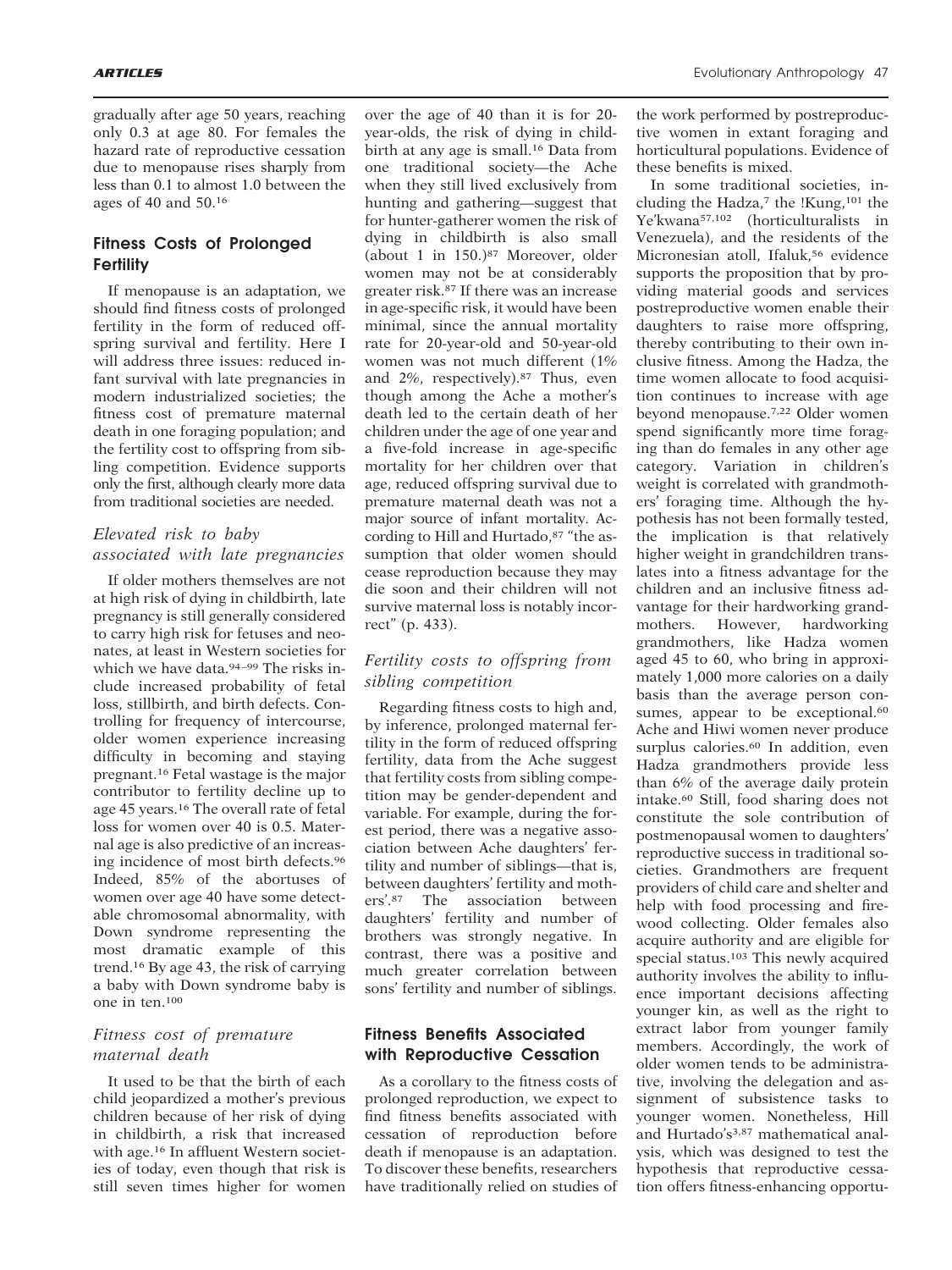nities, suggests that the fertility of Ache sons and daughters and the survival of grandchildren were not significantly increased by the presence of postmenopausal mothers or grandmothers. I appreciate the difficulties of detecting such effects. To begin with, both the costs and the benefits are probably difficult to establish in extant populations because menopause already exists. In addition, if women differ in access to resources, those with abundant resources may continue bearing healthy fertile daughters late in life, so that the phenotypic relationship we observe between mother's and daughters' fertility is positive, even if in less optimal conditions late fertility is associated with reduced fitness. <sup>104</sup>

## **Trade-Off Between Decreased Fertility and Increased Longevity**

Here again, the evidence is mixed. According to life-history theory, increased longevity should come at the cost of reduced fertility.105 Although there are many reasons why studies working with variation among individuals might fail to show such a trade-off,18,104 when considered in historical perspective there does appear to be a trade-off between fertility and human longevity.106 A recent study of an historical dataset containing life-history records gathered from the British aristocracy between the eighth and nineteenth centuries, reveals that for women who reached 60 years, longevity was negatively correlated with number of progeny and positively correlated with age at first childbirth.106 In addition, for women, maternal and paternal heritability of longevity were about 40% and 20%, respectively. According to Westendorp and Kirkwood,106 these findings are "compatible with the hypothesis that human life history has a heritable component that involves a trade-off between fertility and longevity" (p. 746).

In extant foraging societies, the extreme degree and duration of offspring dependence probably presents a fitness challenge for women even today. Yet a trade-off between maternal fertility and subsequent survival has not been identified. Data from the Ache do not suggest a trade-off, even

controlling for access to resources.87 This trade-off may be undetectable in the Ache because the relevant data come from a period of population growth and abundance when life-history trade-offs may have been relaxed, or because help from close kin with few or no dependents permitted relatives to enjoy high fertility without negative consequences.87

# **Female Investment in Offspring Greater than Male Investment**

If the postreproductive life span of human females is an adaptation permitting increased maternal invest-

**If the postreproductive life span of human females is an adaptation permitting increased maternal investment, we might expect female investment in the nutrition of their progeny to be more important than male investment, at least after menopause. This does not appear to be the case.**

ment, we might expect female investment in the nutrition of their progeny to be more important than male investment, at least after menopause. This does not appear to be the case. In hunter-gatherer societies for which there are quantitative data, Kaplan and colleagues<sup>60</sup> show that juveniles and reproductive-age women do not meet their own energy requirements. Comparison of maternal effort among baboons and Ache foragers supports the notion that, despite the heavier burden of multiple dependents, human females work less hard during their reproductive years, whereas baboon mothers work harder.107 How-

ever, it appears to be men, not postreproductive women, who provide the necessary nutritional supplement.60 Even the famous hardworking Hadza grandmothers of Tanzania provide far fewer calories and protein through foraging than do Hadza male hunters of all ages. With new evidence of meat consumption during the Plio-Pleistocene65,70 and new evidence of males' nutritional contribution in extant foraging societies, it is difficult to dismiss the importance of male investment in human reproduction. In general, women, young or old, do not appear to contribute more than males do to the nutrition of weaned offspring. Moreover, it is uncommon for postreproductive women to produce a nutritional surplus.60 Male huntergatherers, in contrast, appear to subsidize the energetics of reproduction throughout their adult lives.<sup>60</sup> Thus, the evidence does not support menopause as an adaptation favoring postreproductive maternal investment, at least as far as nutrition is concerned.

# **Negative Health Consequences of Menopause**

Kenneth Hill<sup>108</sup> has suggested that "the female reproductive period is broadly protective of health" (p. 113) whereas, in affluent Western countries in particular, reproductive senescence is associated with increases in cardiovascular disorders, osteoporosis, and cognitive impairment.46,107–117 The notion of menopause as an unhealthy state may not seem consistent with menopause as an adaptation. However, all adaptations have costs and benefits, and the evidence regarding negative health consequences of menopause is mixed. As Leidy<sup>11</sup> emphasizes, chronic conditions commonly associated with estrogen withdrawal need to be considered cross-culturally and historically. Menopause may not be the most important risk factor for heart disease or osteoporotic fractures.114 Indeed, considering the incidence of osteoporosis in historical and cross-cultural perspectives indicates that diet and exercise levels are important variables determining the rate at which bone is lost.118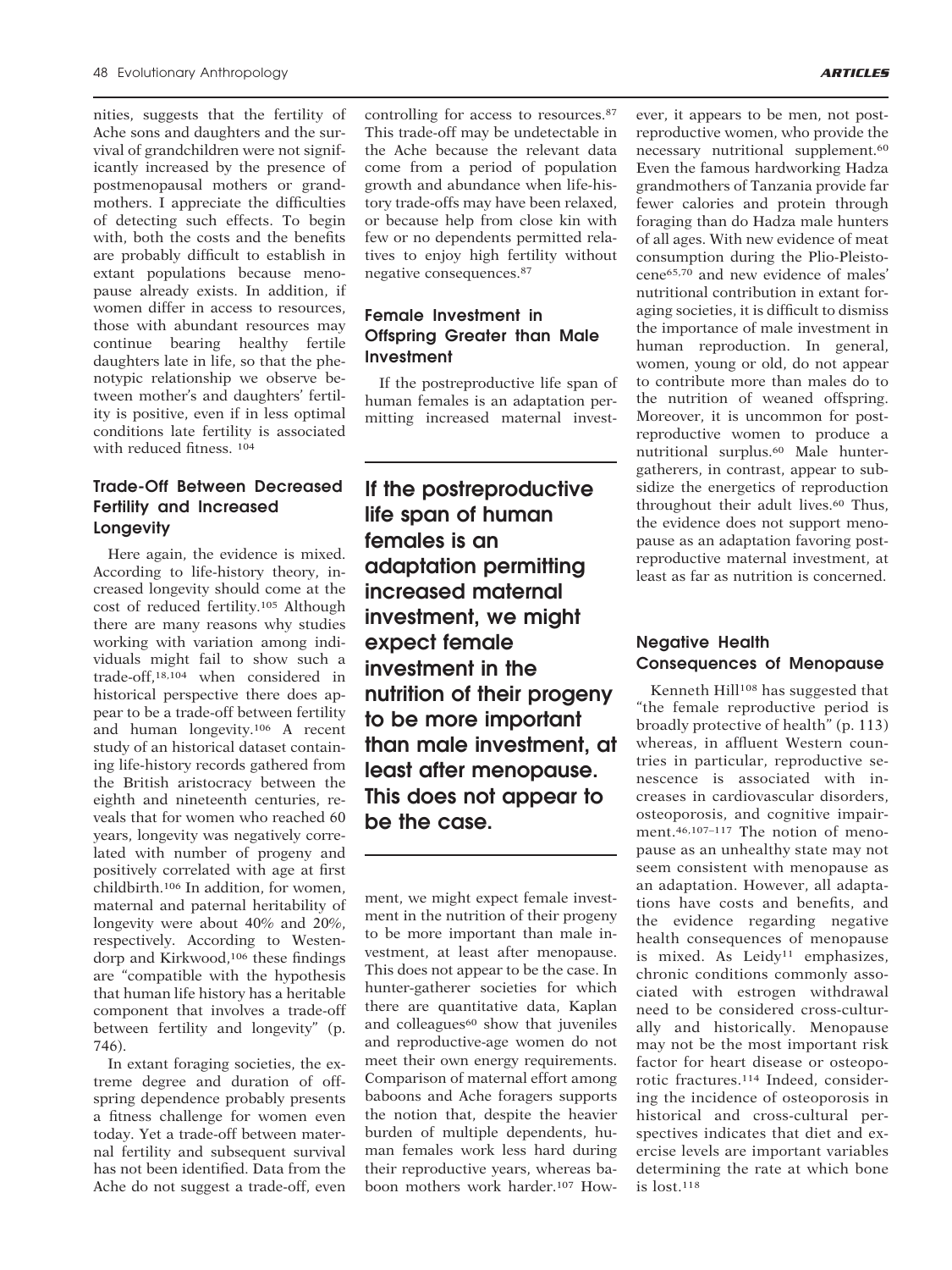#### **DISCUSSION**

On balance, the evidence for selection for a postreproductive life span to increase maternal investment in existing offspring is inconclusive. I find little support for the notion that women, postreproductive or otherwise, are the major providers of the nutritional resources subsidizing human reproduction. However, the nutritional contribution of males versus females is probably the wrong comparison. First, food sharing is not the only contribution open to postreproductive females. Second, in sexually reproducing species males and females have an equal need for surviving offspring. What differs within and between species is how males and females allocate resources to somatic effort and reproductive effort, and how reproductive effort is divided between mating effort and parental effort.119 When males contribute more than women do to the nutrition of their offspring, it is because women must allocate their energetic resources to other reproduction-related requirements. The diversity of human mating systems reflects the fact that male and female reproductive strategies differ within our species as a result of varying socioenvironmental conditions. Yet in all societies, historically and cross-culturally, women undergo menopause if they live long enough. If premature reproductive senescence is the result of certain conditions in the environment of evolutionary adaptedness, the universality of menopause implies that those conditions must still be present today. Menopause, or the postreproductive life span, must be the response to some unvarying constellation of pressures; my vote is for prolonged offspring dependence and overlapping child care.

Rapid encephalization required a change in female reproductive strategy. The challenge to females resulting from encephalization included the risk of the birth process itself,120 the high metabolic costs of gestation and lactation,16,52,121 offspring altriciality, and increased and prolonged dependence of juveniles.6,64,122 It was not feasible to solve the problem of prolonged offspring dependence by increasing interbirth intervals. The period of dependence was too long: A mother faced a high probability of not

surviving long enough to have a second child if she waited for the first to become fully independent before giving birth again. In the face of limited adult life expectancies,123,124,125 the fitness-enhancing strategy was to shorten interbirth intervals and adapt to overlapping child care.

Besides optimizing birth spacing, overlapping child care also had some

... **in all societies, historically and crossculturally, women undergo menopause if they live long enough. If premature reproductive senescence is the result of certain conditions in the environment of evolutionary adaptedness, the universality of menopause implies that those conditions must still be present today. Menopause, or the postreproductive life span, must be the response to some unvarying constellation of pressures; my vote is for prolonged offspring dependence and overlapping child care.**

potential advantages. First, a mother with multiple dependents can reduce her total lifetime reproductive cost because certain tasks, such as protection against predators and conspecifics, provision of shelter, and food preparation, can benefit more than one dependent without the expenditure of much extra time and energy. Second, older siblings can help with provision-

ing and child care and, in the process, learn parenting skills. Still, even with male provisioning and some economies of scale associated with overlapping child care, early *Homo* females probably suffered chronic and increasing energy deficits during their reproductive years due to overlapping child care.126–133

In a previous analysis of the adaptation hypotheses, I emphasize how difficult it is to show that premature reproductive senescence is the result of selection for increased maternal investment.62 However, if menopause is an adaptation, I believe that mothering, not grandmothering, is more likely to be the reason. Although studies on grandmother investment are numerous, this approach is probably flawed, mainly because these women already have undergone menopause. They are not choosing between having another baby and helping daughters; their only option is helping. To me the mother hypothesis is more compelling, given Hamilton's134 rule, low life expectancies in the environment of evolutionary adaptedness,80,123,124 the likelihood of male philopatry,133,135,136 as well as the expediency of overlapping child care and the logical inference that when fertility ceases a woman is still likely to have a lastborn to care for.

# **THE EPIPHENOMENON EXPLANATIONS**

I come to the two explanations that cast menopause as an epiphenomenon: the physiological trade-off favoring efficient early reproduction and the by-product of increased longevity hypotheses. There is less to say about these, for until recently most evolutionary biologists and anthropologists have dismissed them as proximate explanations that fail to justify the postreproductive life span in human females. The underlying assumption of both these explanations is that evolution is constrained by phylogenetic history, developmental limitations, and genetic correlations.18 In both cases, response to selection is limited by the "technology" of an organism, which forces design trade-offs and negatively correlated, or antagonistic, responses. For example, a gardener might wish to breed peapods containing more and larger peas, only to dis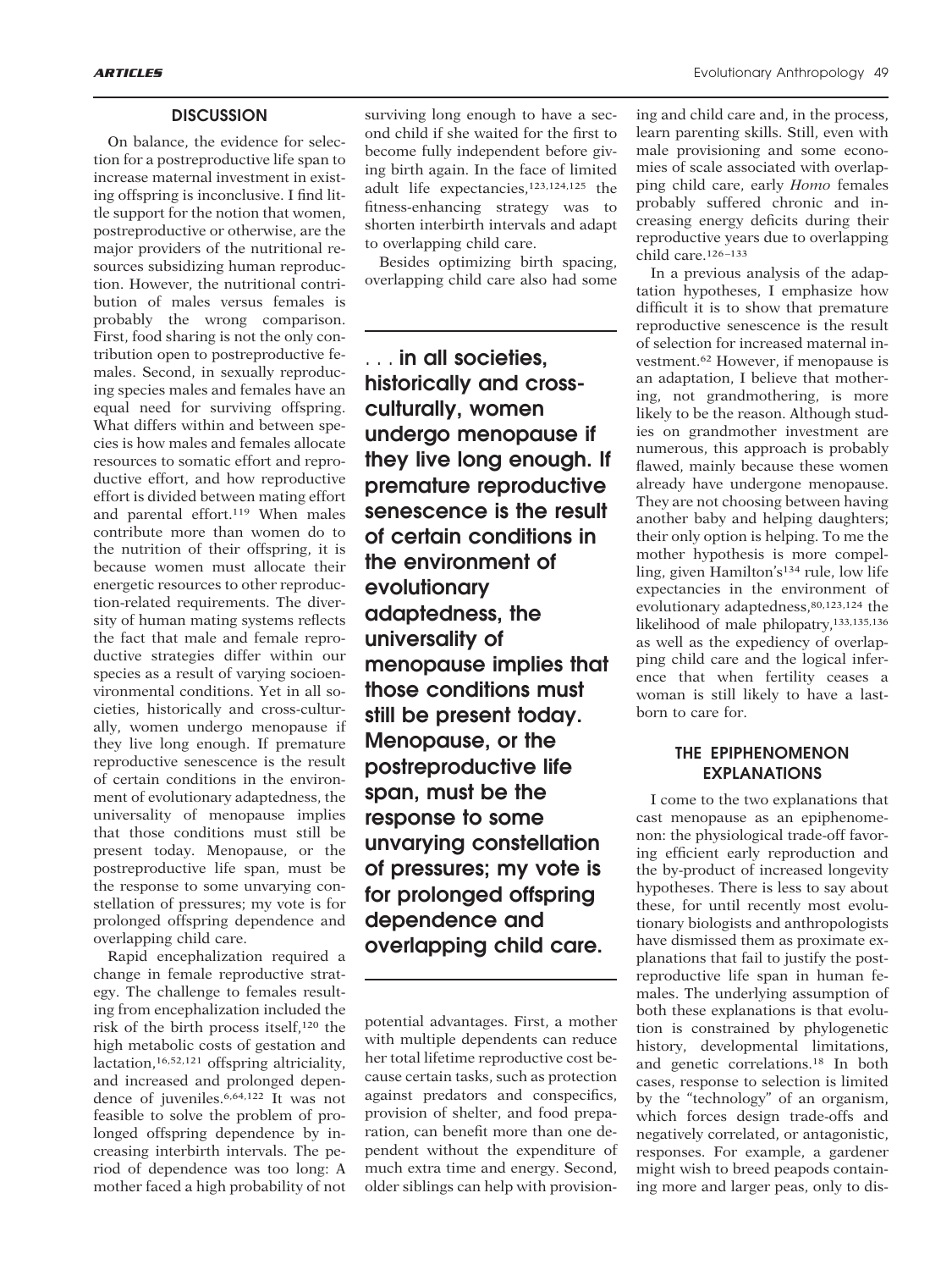cover that she cannot have both, either because oversized pods are too heavy to ripen on the vine (design trade-off) or because the size and number of peas are controlled by negatively correlated genes (antagonistic pleiotropy). Negative genetic correlations can result in intertemporal physiological trade-offs as well. Such is thought to be the case with reproductive senescence in human females: Pleiotropic genes are favored because they have positive effects at younger ages, even though they have negative effects later in life.10–12,137 According to evolutionary theories of senescence, such time-delayed antagonistic pleiotropy can exist because selection against fitness-reducing traits weakens with age.5

## **THE PHYSIOLOGICAL TRADE-OFF**

Given semelgametogenesis, the reason for a physiological trade-off favoring efficient early reproduction is that human female reproductive physiology should be designed to maximize reproductive output early in life before the dwindling supply of oocytes jeopardizes hormonal support for  $\alpha$  ovulation<sup>12,38,137</sup> and to terminate fertility before the negative consequences of "old eggs" predominate.10 Selection might favor a longer reproductive life span in human females, but selection for efficient early fertility, which results in decreased fertility and eventual sterility in later life, provides greater lifetime reproductive success. Selection for efficient early fertility is not about starting reproduction early. In fact, the hypothesis is silent regarding when reproduction begins; what is at issue is the intensity of reproduction early in the fertile life span. In this scenario, as in the adaptation theory, reproductive senescence is about stopping early.

The physiological trade-off explanation and the adaptation explanation are not necessarily mutually exclusive. Besides the fact that selection for efficient early fertility can be considered an adaptation in its own right—for example, to accommodate overlapping child care—antagonistic pleiotropy or a design trade-off could be the proximate mechanism creating a postreproductive life span if that were favored. The difference between

the adaptation and physiological trade-off hypotheses is that in the latter menopause per se is not what you are seeking to explain. What needs explaining is why age-specific fertility begins decreasing decades before menopause. Menopause is simply the last event in the process of declining fertility. Whether menopause is the result of selection for efficient early reproduction or selection for a postreproductive life span is exceedingly difficult to tease apart. Indeed, if overlapping child care is the truly unique reproductive character in human fe-

**Whether menopause is the result of selection for efficient early reproduction or selection for a postreproductive life span is exceedingly difficult to tease apart. Indeed, if overlapping child care is the truly unique reproductive character in human females, both the adaptation and physiological trade-off explanations are applicable.**

males, both the adaptation and physiological trade-off explanations are applicable. At any rate, these two explanations share some of the same predictions: long postreproductive life spans should be unique to human females; prolonged fertility should have fitness costs in the form of reduced offspring survival and fertility; and fitness benefits should be associated with reproductive cessation. Earlier, we saw that a long postreproductive life span is unique to human females, but that the costs of prolonged fertility and the benefits of reproductive cessation are more difficult to establish. There are also two predictions that are specific to the physiological tradeoff favoring early fertility.

## **Historical and Cross-Populational Evidence of Early Fertility**

In support of the physiological tradeoff explanation, we find historical and cross-population evidence of selection for early fertility in human populations. In extant and historical natural-fertility populations, total fertility rates vary enormously, as do nutritional status and mortality rates.16,87,138,139 Despite these differences, the pattern of agespecific marital fertility remains remarkably consistent across time and geographical boundaries, peaking around age 25, then decreasing monotonically with the cessation of fertility, generally preceding menopause by several years (Fig. 3).140 This supports the importance of a biological explanation for reproductive cessation before menopause and for menopause itself.

Additional indication that the causes of the premenopausal cessation of fertility are physiological comes from analysis of age-specific apparent fecundabilities, or monthly probabilities of a recognized conception. Based on data from Taiwanese and Hutterite women and a statistical model. Wood and Weinstein<sup>141</sup> showed that apparent fecundability begins to decline around age 25 years. Declining coital rates are responsible for most of the yearly decrease in apparent fecundability up to age 35.140,141 After age 35, biological causes take on major importance, eventually totally predominating.16 The model suggests that the biological portion of the decline stems from the increasing risk of early fetal loss.140

Further validation of the physiological trade-off explanation comes from Wood and colleagues.12,142 According to these investigators, the menstruating life spans of women of all ages are characterized by periods of ovarian inactivity in which regular cycling and, presumably, ovulation, do not occur because the production of ovarian steroids is insufficient to maintain negative feedback on lutenizing hormone and follicle-stimulating hor-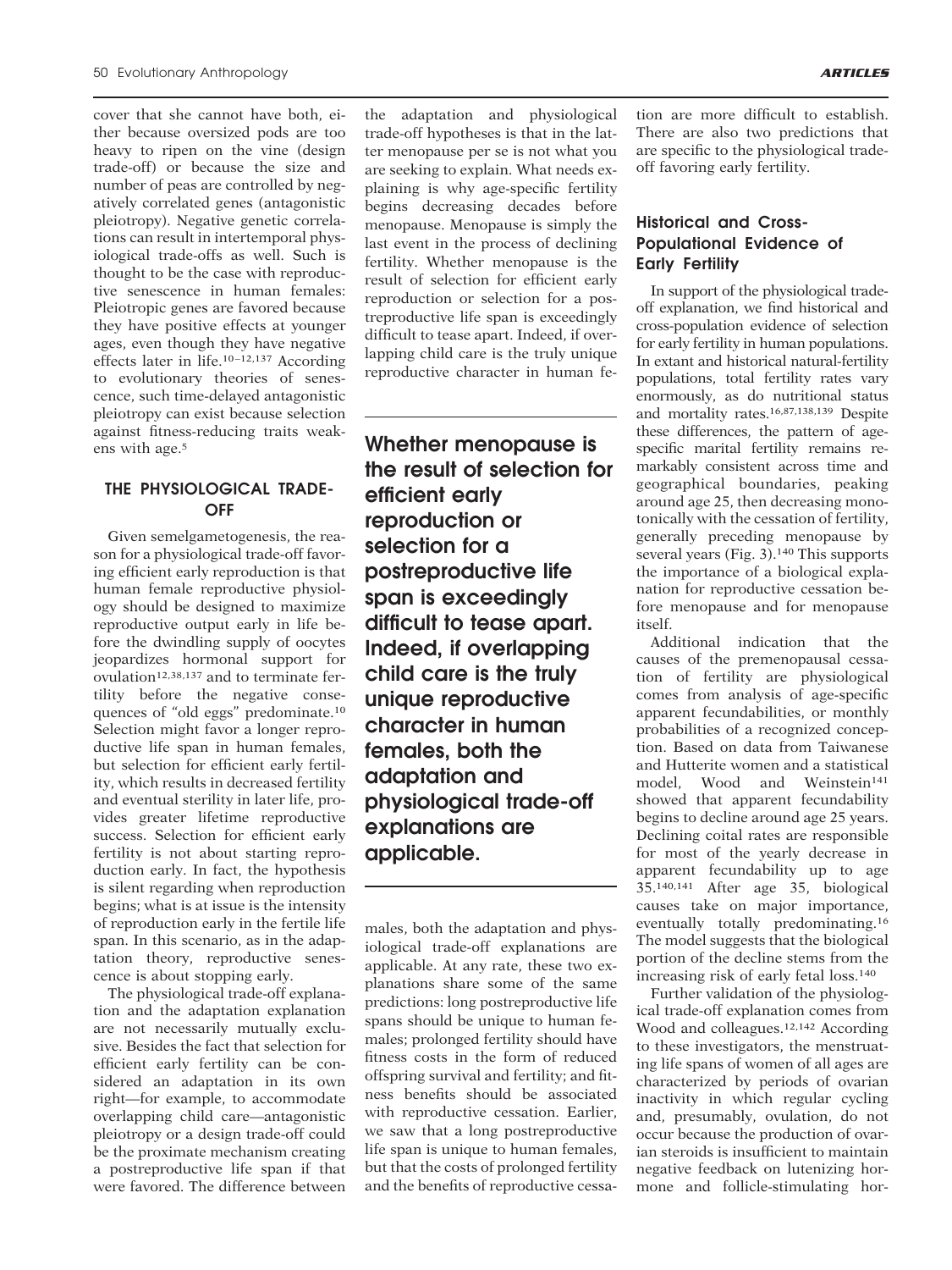

Figure 3. a) Comparison of age-specific marital fertility rates in natural fertility populations and b) age-specific marital fertility rates corrected for differences in total fertility rates. Raw rates at each age are divided by the rate at age 20 to 24 years. (Redrawn from Wood<sup>16</sup>).

mone, which is essential for ovulation. The pattern of these "inactive phases," which increase in frequency and duration as menopause is approached, is predictable from the age pattern of follicular depletion, suggesting that the characteristics of the follicular-depletion system determine the distribution of inactive phases and the probability of ovulatory cycles.12,142 Wood, O'Connor, and Holman12 hypothesize that menopause evolved by antagonistic pleiotropy because of selection acting on the follicular depletion system to maintain regular ovarian cycles at young adult ages.

#### **Fertility in Other Mammals**

The fact that biological factors involving a design trade-off and antagonistic pleiotropy (or both) appear to be responsible for the early reproductive peak in human females is still insufficient to explain menopause. One must also show that fertility functions of humans are different from those of other mammals. One must show that human females are unique both in terms of their early fertility peak and long postreproductive life span. Fertility patterns for nonprovisioned or

semi-provisioned species such as Barbary macaques,<sup>143</sup> olive baboons,<sup>144</sup> lions,<sup>144</sup> and East African elephants<sup>145</sup> do, in fact, look very different from the human pattern.146 Instead of resembling a left-skewed triangle with fertility starting to decrease when females are in their mid-twenties, the age-specific fertility functions of macaques143 and elephants,145 are boxlike, with fertility remaining relatively constant over a relatively long period, then terminating abruptly only a few years before maximum age at death (Fig. 4). For Mahale chimpanzees,71 there is no correlation between females' age at last birth and length of interbirth interval  $[r = 0.09 + -8.66]$ ,  $N = 19$ ], suggesting that noncaptive chimpanzees also have a box-like fertility pattern.91 Many similar examples can probably be adduced. In addition, though some female nonhuman primates living in captivity show age-specific fertility patterns similar to those of humans, only among chimpanzees do more than than 50% of females have a postreproductive life span.83 The finding that chimpanzees have menopause and a post reproductive lifespan if they live long enough is consistent with the similarity between the follicular depletion patterns and

mechanisms in humans and chimpanzees.12

Across mammals, females' supply of follicles at puberty scales allometrically with species body size and life span.15 To allow for the fact that the number of follicles at puberty rises more steeply with body weight than with life span, and to insure a lifetime supply, ovulation rates vary inversely with size.15 At maturity, human females have the number of follicles predicted by body weight, and there is no evidence for a relatively high rate of follicular attrition.15 In fact, there is some evidence that longer-lived species use follicles more conservatively.15 Still, in other species senescence and death usually precede depletion of oocytes, whereas the postreproductive life span of human females is long and universal.147 The questions, then, are why does human fertility start to decrease when women are in their mid-twenties and terminate when they are around age 40, and why do human females outlive their supply of eggs? Leidy148 hypothesizes that "the process of follicular atresia evolved as integral to the process of sexual reproduction and that the entire hominid somatic lifespan was more amenable to change than was the process of atresia" (p. 149). In my view, selection for efficient early reproduction is an adaptation, accommodating prolonged offspring dependence and the expedience of overlapping child care. Indeed, I consider the physiological trade-off favoring early fertility to be the most powerful explanation of all. In addition, although the proponents of selection for early fertility do not address the value of the postreproductive life span, a postreproductive period, albeit a modest one at first, would have afforded a fitness advantage if it increased offspring survival. That brings us back to the adaptation hypothesis.

# **ARTIFACT OF LONGER LIFE SPANS OR LIFE EXPECTANCIES**

I come to the explanation of menopause as a by-product of long life span or increase in life expectancies. The elucidation here is that, given the phylogenetic, physiological, and developmental constraints of semelgametogenesis, menopause is simply the result of human life spans and life ex-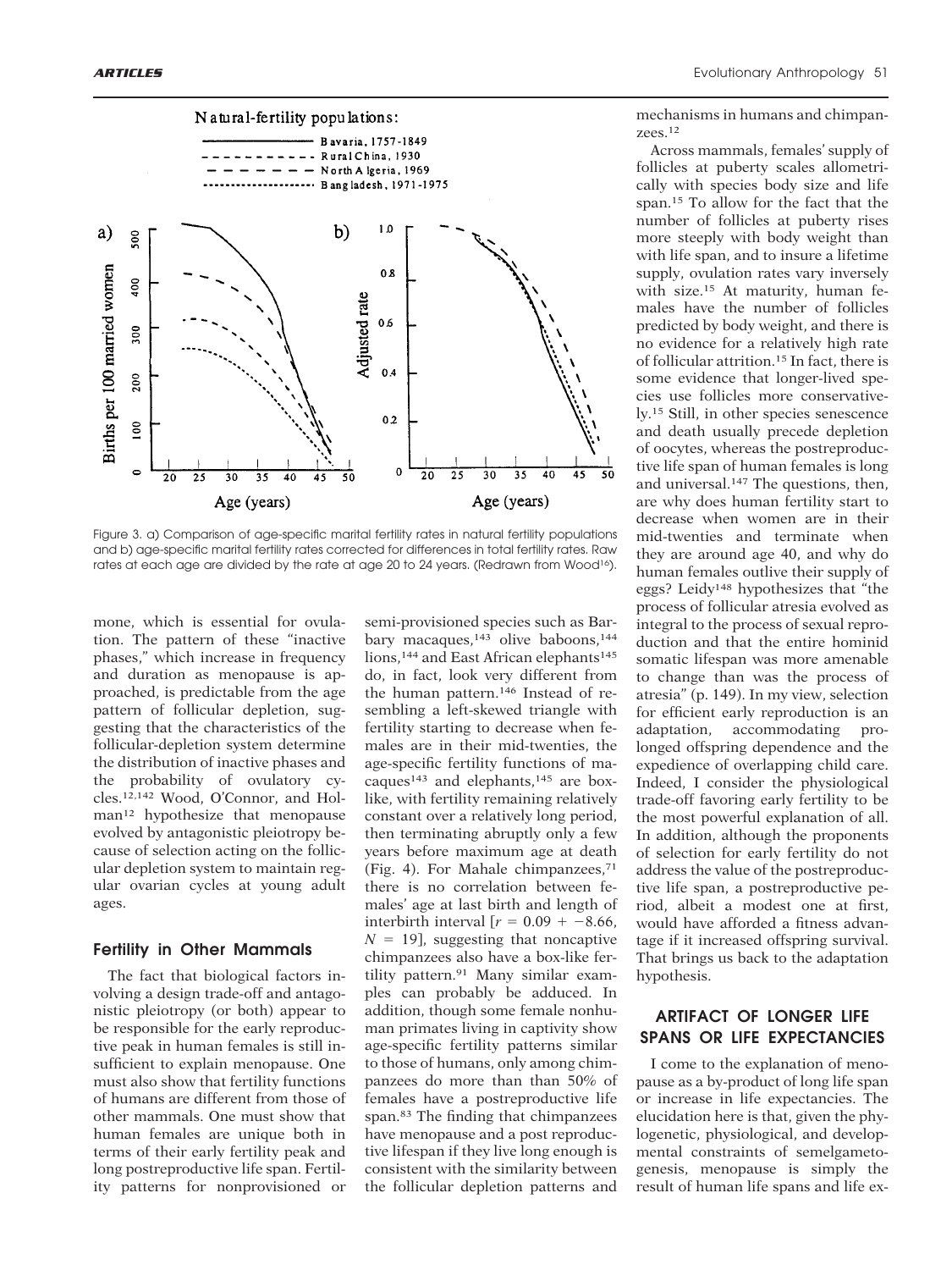

Figure 4. Age-specific fertility functions: a) Hutterite women, b) semi-free-ranging Barbary macaques, and c) East African elephants. Arrows indicate maximum age at death (redrawn from Robinson<sup>146</sup>; Paul, Keuster, and Podzuweit<sup>143</sup>; and Laws, Parker, and Johnstone<sup>144</sup>).

pectancies increasing beyond the female's supply of eggs or ability to sustain ovulatory cycles.13–17

The physiological trade-off and artifact explanations are not mutually exclusive for two reasons. First, design trade-offs and antagonistic pleiotropy would be the proximate mechanisms preventing increases in reproductive life span. Second, increases in life span and life expectancies may be partly the result of selection for early fertility if reproductive effort released by the cessation of fertility is directed toward increased somatic repair or if the cessation of childbirth increases life expectancies

for mothers and offspring. The artifact and adaptation explanations are not mutually exclusive either. If the dissynchrony between reproductive and somatic senescence arose in human females because selection for a postreproductive life span was greater than selection for longer fertility, menopause would be more adaptation than artifact.

As an explanation for the origin of menopause, we can dismiss the hypothesis that a postmenopausal life span is the result of a recent increase in life expectancies due to improved sanitation and medical care. Some females have lived past menopause for

at least 3,000 years, and during most of this time living conditions for most women were certainly not very good. This leaves us to explain why life span exceeded reproductive capacity.

Females of other long-lived species do not have menopause—recall elephants, tortoises, and most whales, which live to be 60, 80, and 90 years old, respectively. According to Diamond<sup>53</sup> there "is nothing evolutionarily inevitable about menopause from the perspective of mammals in general. Other species maintain fertility and viable oocytes longer than humans" (p. 116). Human females use up their supply of oocytes approximately half-way through the maximum life span.2 In contrast, follicular depletion before the end of life is rare in other female mammals.147 Females in other mammalian species rarely have postreproductive life spans; when they do, these are relatively short.2

According to evolutionary theories of senescence, there should be no selection for postreproductive individuals. Reproductive senescence is equivalent to death.5 But no one is truly postreproductive. As Williams5 put it, no one is truly postreproductive until the last child is self-sufficient. Diamond<sup>53</sup> goes further, stating that people are never truly postreproductive if they can influence the fitness of biological relatives. The notion that there can be no selection against mutations causing damaging effects in old people because they are postreproductive overlooks this fact. Especially in preliterate foraging societies, Diamond<sup>53</sup> notes, older folk are valued for their ability to share their vast store of knowledge, in particular their knowledge of matters concerning survival. Accordingly, older individuals, including postreproductive females, could have been valued even before the origin of spoken language, when communication still relied on vocalizations, signs, and facial expressions. This makes it possible that menopause is a very old trait indeed. As for how humans evolved longer life spans, Diamond<sup>49</sup> suggests that perhaps we live longer because we evolved better repair mechanisms as we gained more control of our environment.

If human females have the number of follicles predicted for a mammal of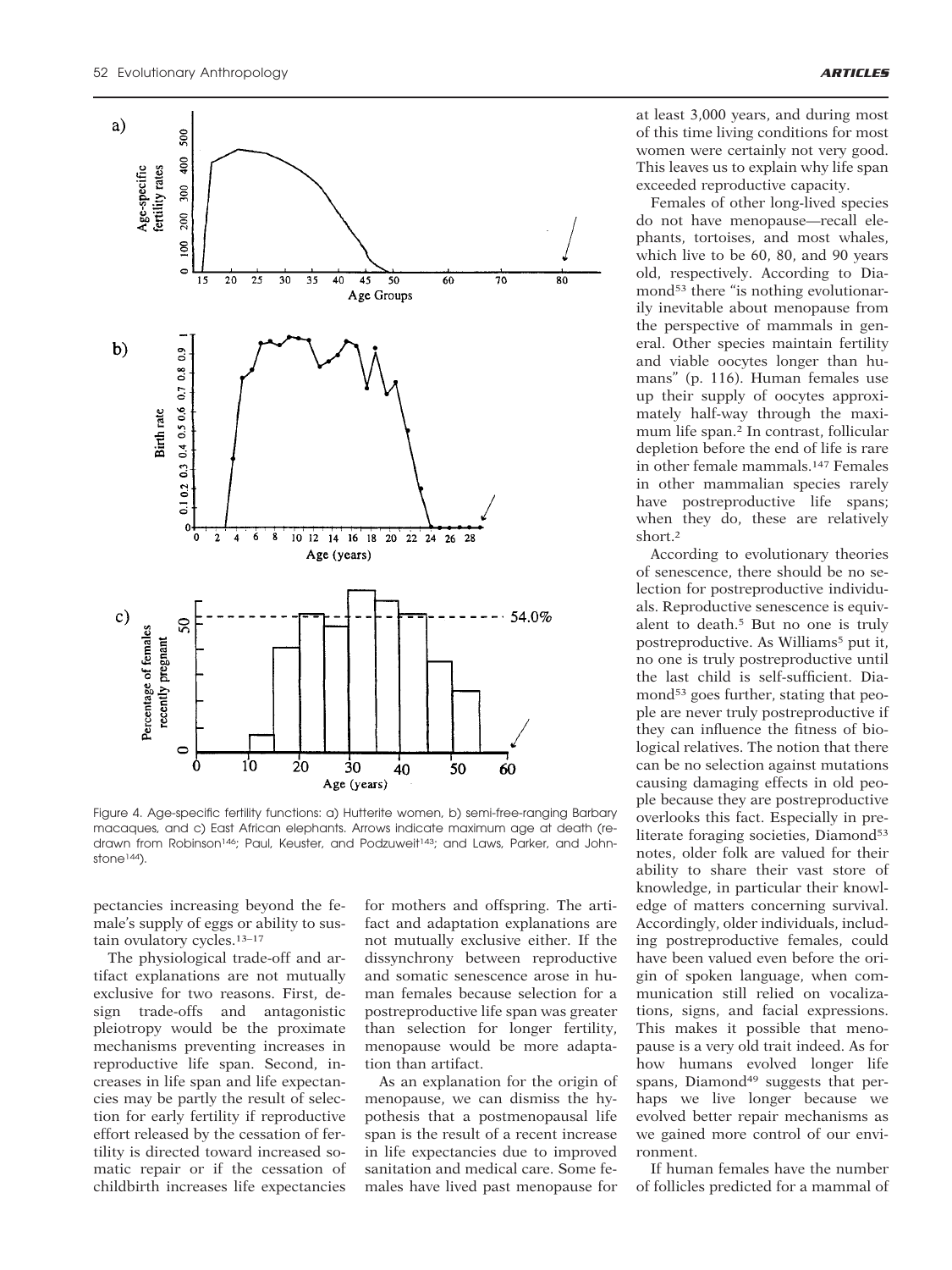our body weight at maturity, and if there is no evidence for a relatively high rate of follicular attrition, despite the acceleration in atresia,15 why do we run out of oocytes prematurely? According to Gosden and Telfer,<sup>15</sup> the odd thing about human females is that, based on body weight, allometry predicts a life span of only 30 years. These researchers believe this constitutes "a *prima facie* case for arguing that menopause has arisen adventitiously during evolution" due to increases in life span (p. 174). In contrast, Judge and Carey<sup>23</sup> predict a human life span of 72 years based on body and brain mass of a catarrhine comparison group. Observing that this estimate exceeds average longevity in hunter-gatherers and the age of menopause by at least 20 years, Judge and Carey suggest "that a lifespan exceeding that of the female reproductive system is part of the phylogenetic legacy rather than a modern development related to uniquely human cultural innovations" (p. B205).

In the patriarch hypothesis Marlowe<sup>17</sup> posits that menopause is the by-product of selection for extension of maximum life span in males. The life span of females co-evolved with that of males, whereas commensurate increases in female reproductive life span were constrained by the depletion of viable oocytes. Without justifying the postreproductive life span, the artifact explanation is insufficient. However, menopause could be a result of life span outlasting female reproductive capacity if postreproductive females had indirect reproductive value.

#### **Heritability in the Age of Menopause**

Additional insight into the investigation of menopause and the adaptation-versus-epiphenomenon debate is provided by estimates of heritability in the age of menopause because heritability provides information about the history of selection on a trait.141–151 Indeed, heritability estimates are particularly useful in this case because researchers have had to resort to a good deal of speculation about the origin of menopause, while empirical work on the maintenance of the trait is hindered by the fact that menopause is universal in our species.

From a heritability estimate, we learn about the maintenance of menopause from the stability of the mean age of menopause over the relatively recent past—say, the last 2,000 years. We learn about the long-term maintenance of the trait from the amount of additive genetic variance  $(V_A)$ .<sup>152</sup>

As discussed earlier, the evidence, though not conclusive, suggests that the age of menopause has remained relatively stable for a few thousand years throughout the world, despite tremendous socioeconomic and demographic change. With no upward secular trend in the mean age of menopause and heritablities as large as 40% to 60%,25–27 there are three possible explanations. The first is that

**According to evolutionary theories of senescence, there should be no selection for postreproductive individuals. Reproductive senescence is equivalent to death. But no one is truly postreproductive.**

age of menopause has experienced upward movement that we have not detected. Lack of evidence for a secular trend is not definitive. The second is that age of menopause is selectively neutral. The third is that age of menopause is under some degree of stabilizing selection.

High heritability and no discernible upward movement in the mean age of menopause in the presence of improving socioeconomic conditions suggests a cost to prolonged fertility now, in modern industrialized and traditional agricultural societies, which supports the third option. By implication, this cost has existed since the domestication of plants and animals about 10,000 years ago. Finding a cost to prolonging female reproductive life span now is significant because it changes the terms of the menopause debate. Previous investigation has focused on the socioecology of huntergatherers in an attempt to understand the selection pressures of the environment of evolutionary adaptedness. The fact that there is presently a cost, as many have suspected, means that there is nothing peculiar to the foraging way of life that makes premature reproductive senescence adaptive. This is not unexpected, given the preponderance of evidence suggesting that reproductive patterns in human females are remarkably consistent across populations and time, regardless of mode of subsistence.

The next question is whether stabilizing selection on the age of menopause is weak or strong. Strong stabilizing selection is usually associated with low heritabilities, because strong selection is generally expected to reduce additive genetic variation.<sup>149,150,153,154;</sup> cf.151,155 (Under certain circumstances, however, high heritability can remain in the presence of strong stabilizing selection.151,156–159) This implies that a broad range of intermediate ages of menopause is favored, and that menstruating life span is not correlated with lifetime reproductive success.149 In this case, menstruating life span would have a flat fitness profile, perhaps with selection only against very early or very late menopause. Over much of its range, age of menopause could be considered a neutral trait. Weak stabilizing selection on the age of menopause could be the result of selection for some other trait that affects the age of menopause, such as selection for early fertility or a postreproductive life span. The nearly universal age at last birth of approximately 40 years, regardless of median age of menopause, is consistent with this notion. To me this represents further support for the hypothesis that menopause is an epiphenomenon of selection for efficient early reproduction. In this scenario, menopause is both the result of selection for intensive reproduction early in the fertile period to accommodate prolonged dependence of offspring through overlapping child care and an adaptation for more effective maternal investment, including a modest postrepro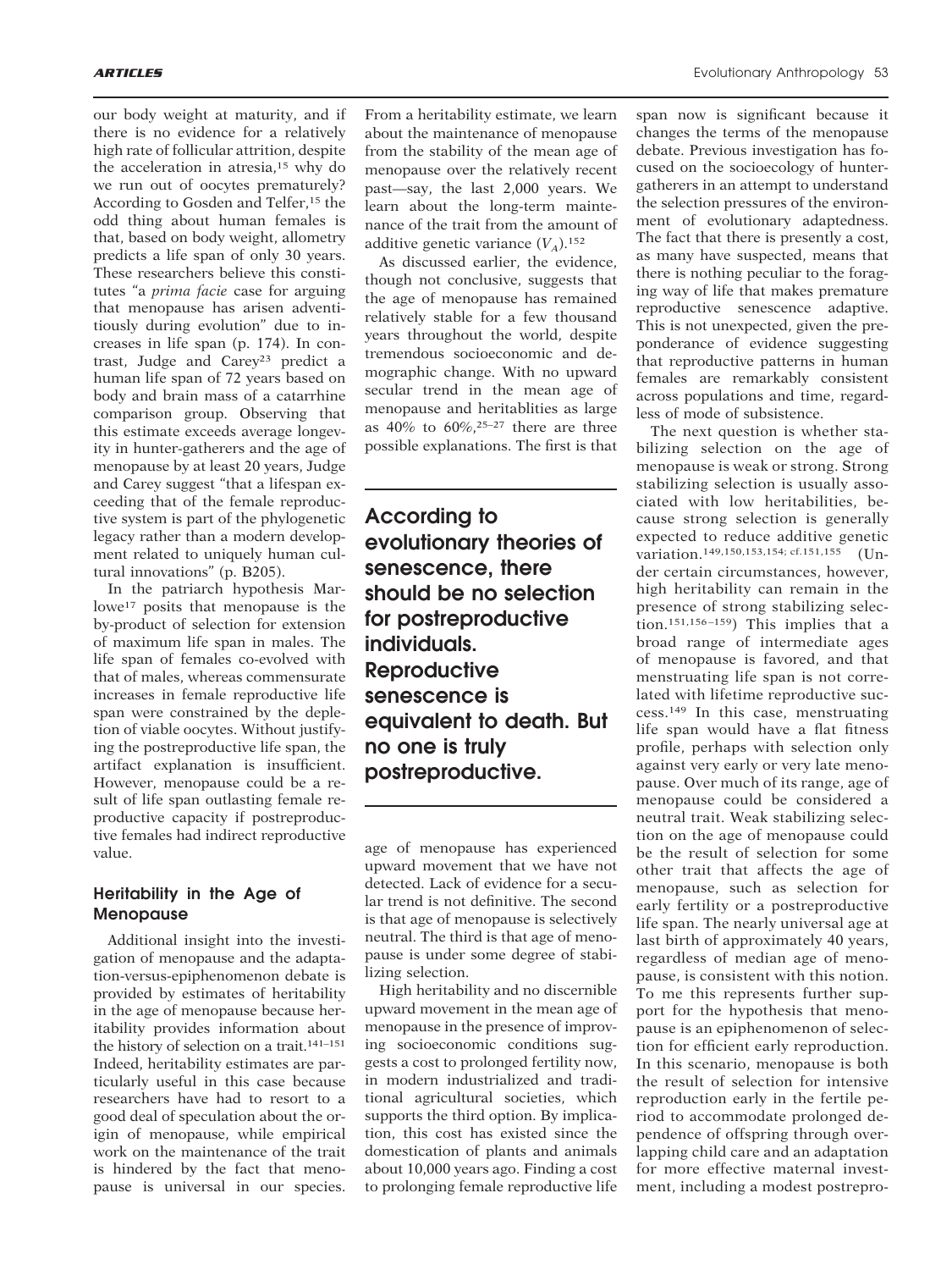ductive life span. The long postreproductive life spans now enjoyed by human females resulted from much later increases in life expectancies.

#### **CONCLUSIONS**

Undoubtedly all three explanations—adaptation, trade-off, and artifact—played some role in the origin of menopause. Indeed, selection for a postreproductive life span in human females was probably the result of a dynamic interplay among the need for prolonged offspring care, physiological trade-offs favoring easy fertility, and increasing lifespans and life expectancies. Supporting the adaptation explanation is the fact that a protracted postreproductive life span is unique to human females. Given this, it is reasonable to hypothesize that ecological pressures and increasing secondary altriciality of hominid infants provided compelling reasons for selection for intensified and protracted maternal investment in the environment of evolutionary adaptedness.

In support of the physiological trade-off explanation, there is strong evidence of selection for "front-loaded" fertility. Cross-populational and historical fertility patterns are remarkably consistent in showing that age-specific fecundability and fertility peaks when human females are in their mid-twenties and terminate around age 40, well before menopause and irrespective of the cross-populational variation in the age of menopause. This pattern is different from that of other mammalian females. Evidence of the continuing importance of efficient early fertility is provided by recent heritability estimates of 40% to 60% for the age of menopause and the apparent lack of upward secular trends. In the presence of so much additive genetic variation, lack of increase in the age of menopause suggests that there is a cost to prolonging fertility now. This in turn suggests that the cost of prolonged fertility is not exclusive to socioeconomic conditions of the environment of evolutionary adaptedness or to any particular mode of subsistence. The reason for premature reproductive senescence still exists. Also in favor of selection for early fertility is the fact that loss of

oocytes accelerates when women are in their late thirties. In addition, selection for early fertility via antagonistic pleiotropy is also consistent with the greater cross-populational variation in median age of menopause than in mean age at last birth, suggesting greater selection on the end of fertility than the end of menstruation.

I find no support for the notion that menopause is the result of recent increases in life expectancies, given that it probably existed at least 3,000 years ago, long before the occurrence of significant increases in life expectancies. The fact that human females have enough oocytes to last 70 years also does not support the hypothesis that menopause is purely the result of increases in life span. Nevertheless, in the presence of selection for efficient early reproduction, increases in life span or life expectancies would have resulted in a postreproductive life span for human females. On the other hand, the prolonged postreproductive lifespan now enjoyed by virtually all human females who reach reproductive age is very likely the result of relatively recent increases in life expectancies.

If premature cessation of fertility and increased maternal investment resulted in selection for longer life span in females, my hunch is that it was primarily the result of mothering: Women were better off investing in the survival and fertility of their own subadult offspring than in grandchildren or nondescendant relatives. Given the contribution of males to the energetics of human reproduction, longer-lived males would also have enjoyed a fitness advantage. There is no need to invoke a correlated response. On the basis of the preceding, I argue that selection for efficient early reproduction was and still is a fitness-enhancing adaptation accommodating prolonged offspring dependence by facilitating overlapping child care. Thus, ultimately, premature reproductive senescence can also be viewed as an adaptation for prolonged maternal investment.

Obviously, the origin of menopause will never be explained by physiology alone, but because it is reasonable to assume that female reproductive physiology has remained basically the same since the origin of *Homo,* we may want to focus on the currently

recognized physiological mechanisms governing declining fertility and menopause for what they can tell us about the environment of evolutionary adaptedness and the ultimate reasons for menopause. I believe the most important clue lies in the fact that human females have enough oocytes to last 70 years if the rate of atresia were to remain constant throughout adult life.

#### **ACKNOWLEDGMENTS**

I thank R. Boyd and R.D. Peccei for reading and critiquing drafts of this paper. I also thank E.A. Smith for extensive and very helpful editorial suggestions and two anonymous reviewers for useful comments on an earlier draft. Thanks as well to L.E. Leidy, H. Kaplan, K. Hill, J.B. Lancaster, and A.M. Hurtado for generously sharing their work with me. I am indebted to J.K.H. Lu, T. Plummer, and D. Read for guidance during the heritability study, to A. Voda for permitting me access to the Tremin Trust database, and to the American Federation of Aging Research for financial support.

#### **REFERENCES**

**1** Pavelka MSM, Fedigan LM. 1991. Menopause: a comparative life-history perspective. Yearbook Phys Anthropol 34:13–38.

**2** Pavelka MSM, Fedigan LM. 1999. Reproductive termination in female Japanese monkeys: a comparative life history perspective. Am J Phys Anthropol 109:455–464.

**3** Hill K, Hurtado AM. 1991. The evolution of premature reproductive senescence and menopause in human females: an evaluation of the "grandmother hypothesis." Hum Nat 2:313– 350.

**4** Marsh H, Kasuya T. 1984. Changes in the ovaries of the short-finned pilot whale, *Globicephala macrorhychus,* with age and reproductive activity. In: Perrin WF, Brownell RL, DeMaster DP, editors. Reproduction in whales, dolphins and porpoises. Cambridge, MA: Rep Int Whaling Comm. p 311–335.

**5** Williams GC. 1957. Pleiotropy, natural selection, and the evolution of senescence. Evolution 11:398–411.

**6** Lancaster JB, Lancaster CS. 1983. Parental investment: the hominid adaptation. In: Ortner D, editor. How humans adapt: a biocultural odyssey. Washington, DC: Smithsonian Institution Press. p 33–66.

**7** Hawkes K, O'Connell JF, Blurton Jones NG. 1989. Hardworking Hadza grandmothers. In: Standen V, Foley RA, editors. Comparative socioecology. Oxford: Blackwell Scientific. p 341–366.

**8** Peccei JS. 1995. A hypothesis for the origin and evolution of menopause. Maturitas 21:83– 89.

**9** Peccei JS. 1995. The origin and evolution of menopause: the altriciality-lifespan hypothesis. Ethol Sociobiol 16:425–449.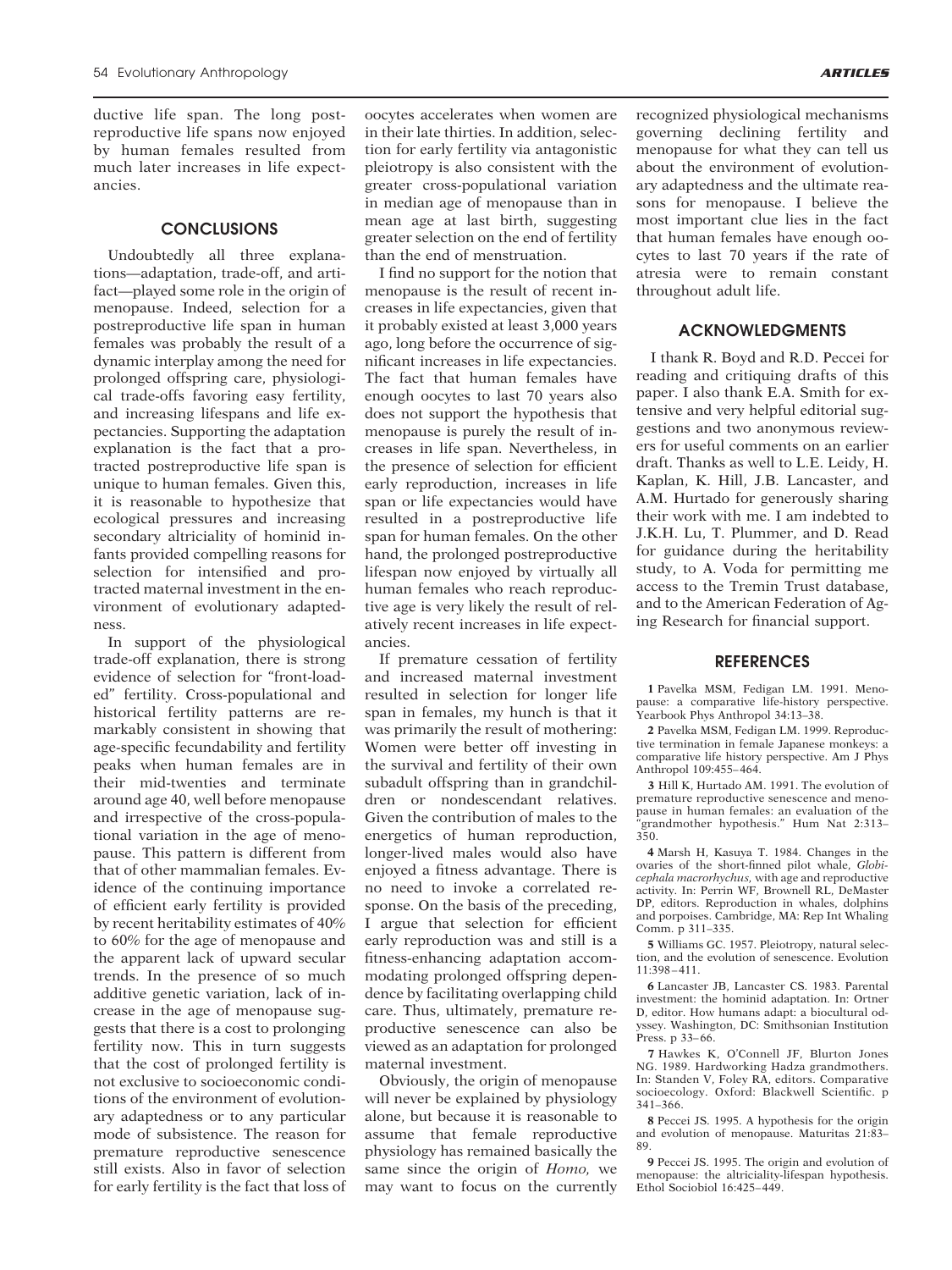**10** O'Rourke MT, Ellison PT. 1993. Menopause and ovarian senescence in human females. Am J Phys Anthropol 16(suppl.):154.

**11** Leidy LE. 1999. Menopause in evolutionary perspective. In: Trevathan W, McKenna J, Smith EO, editors. Evolutionary medicine. New York: Oxford University Press. p 407–427.

**12** Wood JW, O'Connor KA, Holman DJ. 1999. Biodemographic models of menopause. Hum Biol Assoc Abstracts 182:133.

**13** Washburn SL. 1981. Longevity in primates. In: March J, McGaugh J, editors. Aging, biology and behavior. New York: Academic Press. p 11– 29.

**14** Weiss KM. 1981. Evolutionary perspectives on human aging. In: Amoss PT, Harrell S, editors. Other ways of growing old. Stanford, CA: Stanford University Press. p 25–28.

**15** Gosden RG, Telfer E. 1987. Number of follicles and oocytes in mammalian ovaries and their allometric relationships. J Zool Lond 211:169– 175.

**16** Wood JW. 1994. Dynamics of human reproduction: biology, biometry, demography. New York: Aldine De Gruyter.

**17** Marlowe F. 2000. The patriarch hypothesis: an alternative explanation of menopause. Hum Nat 11:27–42.

**18** Stearns SC. 1992. The evolution of life histories. New York: Oxford University Press.

**19** Holy Bible, King James Version. 1908. p 14. Cobb CA: First Glance Books.

**20** Hill K. 1982. Hunting and human evolution. J Hum Evol 11:521–544.

**21** Foley RA. 1987. Another unique species. New York: Longman Scientific and Technical.

**22** Hawkes K, O'Connell JF, Blurton Jones NG, Alvarez H, Charnov EL. 1998. Grandmothering, menopause, and the evolution of human life histories. Proc Natl Acad Sci 95:1336–1339.

**23** Judge D, Carey J. 2000. Postreproductive life predicted by primate patterns. J Gerontol 55A: B<sub>201–209</sub>.

**24** Treloar AE. 1974. Menarche, menopause, and intervening fecundability. Hum Biol 46:89– 107.

**25** Peccei JS. 1998. Heritability in the age of menopause and the genetic correlation between the ages of menarche and menopause. Dissertation, University of California Los Angeles.

**26** Peccei JS. 1999. First estimates of heritability in the age of menopause. Curr Anthropol 40: 553–558.

**27** Snieder H, MacGregor AJ, Spector TD. 1998. Genes control the cessation of a woman's reproductive life: a twin study of hysterectomy and age at menopause. J Clin Endocrinol Metab 83:1875– 1880.

**28** Gray RH. 1976. The menopause: epidemiological and demographic considerations. In: Beard RJ, editor. The menopause: a guide to current research and practice. Lancaster, UK: MTP Press. p 25–40.

**29** McKinlay SM, Bifano NL, McKinlay JB. 1985. Smoking and age at menopause in women. Ann Internal Med 103:350–356.

**30** Flint M. 1978. Is there a secular trend in age of menopause? Maturitas 1:133–139.

**31** Flint M. 1997. Secular trends in menopause age. J Psychosom Obstet Gynecol 18:65–72.

**32** Amundsen DW, Diers CJ. 1970. The age of menopause in classical Greece and Rome. Hum Biol 42:79–86.

**33** Post JB. 1971. Ages at menarche and menopause: some mediaeval authorities. Popul Stud 25:83–87.

**34** Amundsen DW, Diers CJ. 1973. The age of menopause in medieval Europe. Hum Biol 45: 605–612.

**35** Leidy LE. 1994. Biological aspects of menopause: across the lifespan. Ann Rev Anthropol 23:231–253.

**36** Faddy MJ, Gosden RG. 1996. A model conforming the decline in follicle numbers to the age of menopause in women. Hum Reprod 11:1484– 1486.

**37** Gosden RG, Spears N. 1997. Programmed cell death in the reproductive system. Br Med Bull 52:644–661.

**38** Gosden RG, Faddy MJ. 1998. Biological bases of premature ovarian failure. Reprod Fertil Dev 10:73–78.

**39** Gosden RG. 1985. Biology of menopause: The causes and consequences of ovarian ageing. London: Academic Press.

**40** Leidy LE, Godfrey LR, Sutherland MR. 1998. Is follicular atresia biphasic? Fertil Steril 79:851–859.

**41** Richardson SJ, Senikas V, Nelson JF. 1987. Follicular depletion during the menopausal transition: evidence for accelerated loss and ultimate exhaustion. J Clin Endocrinol Metab 65:1231– 1237.

**42** Faddy MJ, Gosden RG, Gougeon A, Richardson SJ, Nelson JF. 1992. Accelerated disappearance of ovarian follicles in mid-life: implications for forecasting menopause. Hum Reprod 7:1342– 1346.

**43** Mattison DR, Evans MI, Schwimmer W, White B. 1984. Familial premature ovarian failure. J Hum Genet 36:1341–1348.

**44** Cramer DW, Xu H, Harlow BL. 1995. Does "incessant" ovulation increase risk for early menopause? Am J Obstet Gynecol 172:568–573.

**45** Cramer DW, Xu H. 1996. Predicting age at menopause. Maturitas 23:319–326.

**46** Stanford JL, Haartge P, Brinton LA, Hoover RN, Brookmeyer R. 1987. Factors influencing the age at natural menopause. Int J Res Scholarship Clin Epidemiol Chronic Illness 40:995–1002.

**47** Brambilla DJ, McKinlay SM. 1989. A prospective study of factors affecting age at menopause. J Clin Epidemiol 42:1031–1039.

**48** Whelan EA, Sandler DP, McConnaughey DR, Weinberg CR. 1990. Menstrual and reproductive characteristics and age at natural menopause. Am J Epidemiol 131:625–632.

**49** Parazzini F, Negri E, LaVecchia C. 1992. Reproductive and general lifestyle determinants of age at menopause. Maturitas 15:141–149.

**50** Torgerson DJ, Avenell A, Russell IT, Reid DM. 1994. Factors associated with onset of menopause in women aged 45–49. Maturitas  $9.83 - 92$ 

**51** van Noord PAH, Dubas JS, Dorland M, Boersma H, teVelde E. 1997. Age at natural menopause in a population-based screening cohort: the role of menarche, fecundity and lifestyle factors. Fertil Steril 68:95–102.

**52** Trevathan WR. 1987. Human birth: an evolutionary perspective. New York: Aldine de Gruyter.

**53** Diamond J. 1997. Making more by making less: The evolution of female menopause. Why is sex fun? New York: Basic Books. pp 103–125.

**54** Turke PW. 1997. Did menopause evolve to discourage infanticide and encourage continued investment by agnates? Evol Hum Behav 18:3– 13.

**55** Hawkes K, O'Connell JF, Blurton Jones NG. 1997. Hadza women's time allocation, offspring provisioning, and the evolution of long postmenopausal life spans. Curr Anthropol 38:551– 577.

**56** Turke PW. 1988. Helpers at the nest: childcare networks of Ifaluk. In: Betzig L, Borgerhoff Mulder M, Turke P, editors. Human reproductive behavior. Cambridge: Cambridge University Press. p 173–188.

**57** Hames RB. 1988. The allocation of parental care among the Ye'kwana. In: Betzig L, Borgerhoff Mulder M, Turke P, editors. Human reproductive behavior. Cambridge: Cambridge University Press. p 237–251.

**58** Hill K, Kaplan H. 1988. Tradeoffs in male and female reproductive strategies among the Ache: parts 1 and 2. In: Betzig L, Borgerhoff Mulder M, Turke P, editors. Human reproductive behavior. Cambridge: Cambridge University Press. p 277–305.

**59** Rogers AR. 1993. Why menopause? Evol Ecol 7:406–420.

**60** Kaplan H, Hill K, Lancaster J, Hurtado AM. 2000. A theory of human life history evolution: brains, learning and longevity. Evol Anthropol 9:156–185.

**61** Lancaster JB, King BJ. 1985. An evolutionary perspective on menopause. In: Brown JK, Kerns V, editors. In her prime. South Hadley, MA: Bergin & Garvey. p 13–20.

**62** Peccei JS. 2001. The grandmother hypotheses: old and new. Am J Hum Biol, in press.

**63** Vrba ES. 1985. Ecological and adaptive changes associated with early hominid evolution. In: Delson E, editor. Ancestors: the hard evidence. New York: Alan R. Liss. p 63–71.

**64** Foley RA, Lee PC. 1991. Ecology and energetics of encephalization in hominid evolution. Philos Trans R Soc Lond Series B 334:223– 232.

**65** deHeinselin J, Clark D, White T, Hart W, Renne P, WoldeGabriel G, Beyene Y, Vrba E. 1999. Environment and behavior of 2.5-millionyear-old Bouri Hominids. Science 284:625–629.

**66** Isaac GL. 1978. Foodsharing and human evolution: archaeological evidence from the Plio-Pleistocene of East Africa. J Anthropol Res 34: 311–325.

**67** Kingston JD, Marino BD, Hill A. 1994. Isotopic evidence for Neogene hominid paleoenvironments in the Kenya Rift Valley. Science 264: 955–959.

**68** Plummer TW, Bishop LC. 1994. Hominid paleoecology at Olduvai Gorge Tanzania as indicated by antelope remains. J Hum Evol 27:477– 475.

**69** Sikes NE. 1994. Early hominid habitat preferences in East Africa: paleosol carbon isotopic evidence. J Hum Evol 27:25–45.

**70** Asfaw B, White T, Lovejoy O, Latimer B, Simpton S, Suwa G. 1999. *Australopithecus garhi:* a new species of early hominid from Ethiopia. Science 284:629–635.

**71** Martin RD. 1983. Human brain evolution in an ecological context. 52nd James Arthur lecture on the evolution of the human brain. New York: Am Mus Nat Hist.

**72** McHenry HM. 1994. Behavioral ecological implications of early hominid body size. J Hum Evol 27:77–87.

**73** Wood B, Collard M. 1999. The human genus. Science 284:65–71.

**74** Bogin B, Smith BH. 1996. Evolution of the human life cycle. Am J Hum Biol 8:703–716.

**75** Leonard WR, Robertson ML. 1992. Nutritional requirements and human evolution: a bioenergetics model. Am J Hum Biol 4:179–195.

**76** Smith BH, Tompkins RL. 1995. Toward a life history of the Hominidae. Ann Rev Anthropol 24:257–279.

**77** Clegg M, Aiello LC. 1999. A comparison of the Nariokotome *Homo erectus* with juveniles from a modern human population. Am J Phys Anthropol 110:81–93.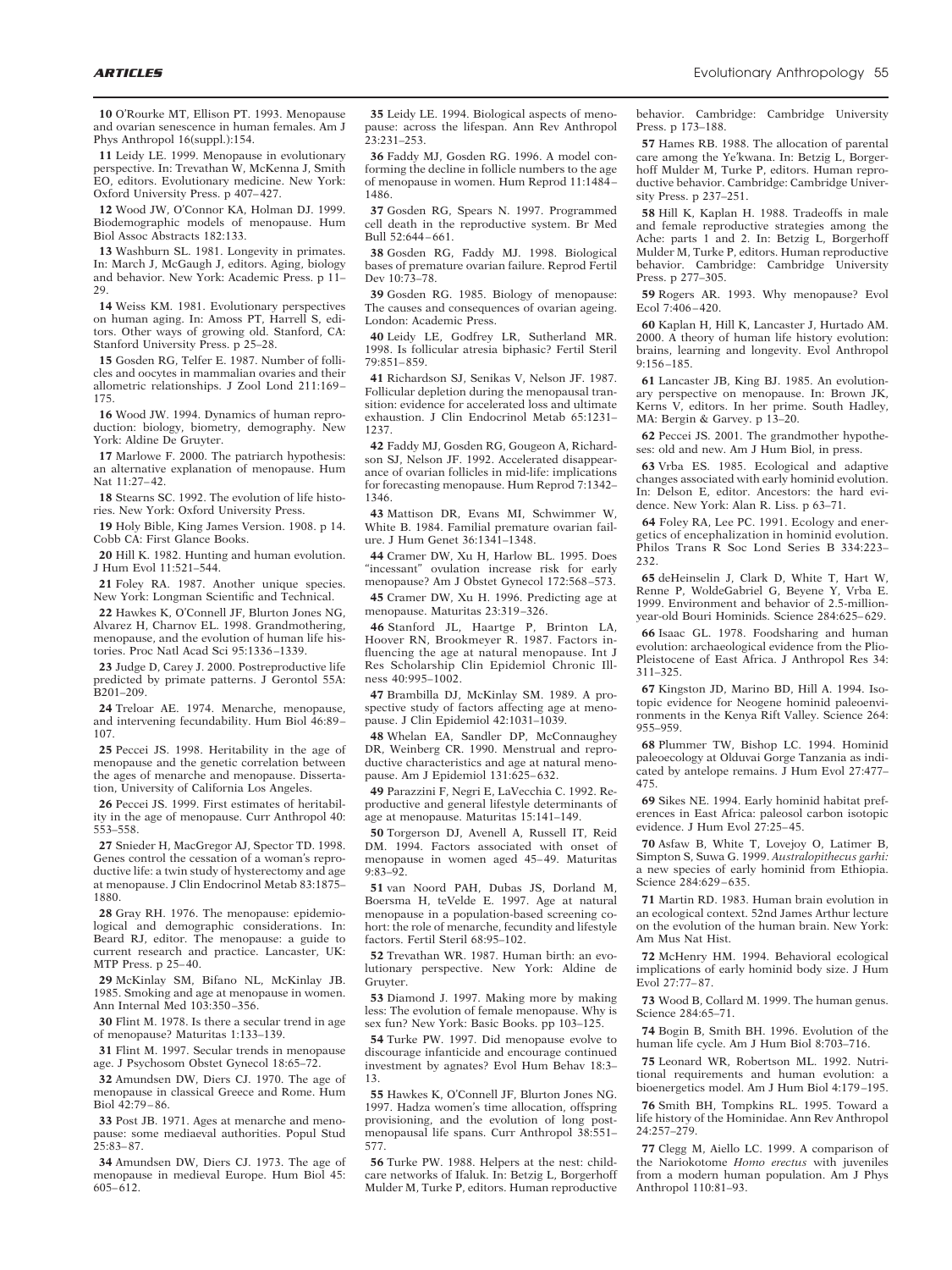**78** O'Connell JF, Hawkes K, Blurton Jones NG. 1999. Grandmothering and the evolution of *Homo erectus.* J Hum Evol 36:461–485.

**79** Ruff CB, Trinkhaus E, Holliday TW. 1997. Body mass and encephalization in Pleistocene *Homo.* Nature 387:173–176.

**80** Hammer MLA, Foley RA. 1996. Longevity and life history in hominid evolution. Hum Evol 11:61–66.

**81** Smith BH. 1991. Dental development and the evolution of life history in Hominidae. Am J Phys Anthropol 86:157–174.

**82** Smith BH. 1993. The physiological age of KNM-WT 15000. In: Walker A, Leakey R, editors. The Nariokotome *Homo erectus* skeleton. Cambridge: Harvard University Press. p 195–220.

**83** Caro TM, Sellen DW, Parish A, Frank R, Brown DM, Voland E, Borgerhoff Mulder M. 1995. Termination of reproduction in nonhuman and human primate females. Int J Primatolol 16:205–220.

**84** Wilson EO. 1975. The relevant principles of population biology: sociobiology. Cambridge: The Belknap Press. p 32–47.

**85** Laws RM. 1969. The Tsavo research project. J Reprod Fertil Suppl 6:495–531.

**86** Croze H, Hillmman AKK, Lang EM. 1981. Elephants and their habitats: how do they tolerate each other. In: Fowler CW, Smith TD, editors. Dynamics of large mammal populations. New York: John Wiley & Sons. p 297–316.

**87** Hill K, Hurtado AM. 1996. Ache life history: the ecology and demography of a foraging people. New York: Aldine de Gruyter.

**88** Mizroch SA. 1981. Analyses of some biological parameters of the Antarctic fin whale (*Balaenoptera physalus*). Rep Int Whaling Commission 31:425–434.

**89** Graham C, Kling R, Steiner R. 1979. Reproductive senescence in female nonhuman primates. In: Bowden D, editor. Aging in nonhuman primates. New York: Van Nostrand Reinhold. p 183–202.

**90** Hrdy SB. 1981. "Nepotists" and "altruists": the behavior of old females among macaques and langur monkeys. In: Amoss PT, Harrell S, editors. Other ways of growing old. Stanford, CA: Stanford University Press. p 59–76.

**91** Nishida T, Takasaki H, Takahata Y. 1990. Demography and reproductive profiles. In: Nishida T, editor. The chimpanzees of the Mahale Mountains: sexual and life history strategies. Tokyo: Tokyo University Press. p 63–97.

**92** Sommer V, Srivastava A, Borries C. 1992. Cycles, sexuality, and conception in free-ranging langurs (*Presbytis entellus*). Am J Primatol 28:1– 27.

**93** Harman SM, Talbert GB. 1985. Reproductive aging. In: Finch CE, Schneider EL, editors. The biology of aging. New York: Van Nostrand Reinhold. p 475–510.

**94** Naeye RL. 1983. Maternal age, obstetric complications, and the outcome of pregnancy. Obstet Gynecol 61:210–216.

**95** Spellacy WN, Miller SJ, Winegar A. 1986. Pregnancy after 40 years of age. Obstet Gynecol 68:452–454.

**96** Gaulden ME. 1992. Maternal age effect: the enigma of Down syndrome and other trisomic conditions. Mutat Res 296:69–88.

**97** Fretts RC, Schmittdiel J, McLean FH, Usher RH, Goldman MB. 1995. Increased maternal age and the risk of fetal death. New Eng J Med 333: 953–957.

**98** Kirz DS, Dorchester W, Freeman RK. 1985. Advanced maternal age: the mature gravida. Am J Obstet Gynecol 152:502–511.

**99** Berkowitz GS, Skovron ML, Lapinski RH, Berkowitz RL. 1990. Delayed childbearing and the outcome of pregnancy. New Eng J Med 322: 659–664.

**100** Finch CE. 1994. The evolution of ovarian oocyte decline with aging and possible relationships to Down syndrome and Alzheimers disease. Exp Gerontol 29(3/4):299–304.

**101** Biesele M, Howell N. 1981. "The old people give you life": Aging among !Kung hunter-gatherers. In: Amoss PT, Harrell S, editors. Other ways of growing old. Stanford, CA: Stanford University Press. p 77–98.

**102** Hames R. 1992. Time allocation. In: Smith EA, Winterhalder B, editors. Evolutionary ecology and human behavior. New York: Aldine de Gruyter. p 203–235.

**103** Brown JK. 1985. Introduction. In: Brown JK, Kerns V, editors. In her prime. South Hadley, MA: Bergin & Garvey Publishers. p 1–11.

**104** Winterhalder B, Smith EA. 2000. Analyzing adaptive strategies: human behavioral ecology at twenty-five. Evol Anthropol 9:51–72.

**105** Charnov EL. 1993. Life history invariants: some explorations of symmetry in evolutionary ecology. Oxford: Oxford University Press.

**106** Westendorp RGJ, Kirkwood TBL. 1998. Human longevity at the cost of reproductive success. Nature 396:743–746.

**107** Lancaster J, Kaplan H, Hill K, Hurtado AM. 2000. The evolution of life history, intelligence and diet among chimps and human foragers. In: Thompson N, Tonneau F, editors. Perspectives in ethology, vol 14. New York: Plenum Press. p 47– 72.

**108** Hill K. 1996. The demography of menopause. Maturitas 23:113–127.

**109** Paganini-Hill A, Henderson VW. 1994. Estrogen deficiency and risk of Alzheimer's disease in women. Am J Epidemiol 140:256–261.

**110** Henderson VW. 1997. Estrogen, cognition, and a woman's risk of Alzheimer's disease. Am J Med 103 Part A:11S–18S.

**111** Avioli LV. 1994. Impact of the menopause on skeletal metabolism and osteoporotic syndromes. Exp Gerontol 29:391–415.

**112** Van Der Graaf Y, De Kleijn MJJ, Van Der Schouw YT. 1997. Menopause and cardiovascular disease. J Psychosom Obstet Gynecol 18:113– 120.

**113** Kuller LH, Meilahn EN, Cauley JA, Gutai JP, Matthews. 1994. Epidemiologic studies of menopause: changes in risk factors and disease. Exp Gerontol 29:495–509.

**114** Khaw KT. 1992. Epidemiology of the menopause. Br Med Bull 48:249–261.

**115** Byington RP, Furberg CD, Riley W, Applegate W, Herd A, Herrington D, Hunninghake D, Lowery M. 1999. Effect of estrogen and progestin on progression of carotid atherosclerosis in postmenopausal women with documented heart disease: HERS B-mode substudy. J Am Coll Cardiol 33(Suppl A):265.

**116** Brace M, McCauley E. 1997. Oestrogens and psychological well-being. Ann Med 29:283– 290.

**117** Colditz GA, Willett WC, Stampfer MJ, Posner B, Speizer FC, Hennekens CH. 1987. Menopause and the risk of coronary heart disease in women. New Eng J Med 316:1105–1110.

**118** Lees B, Molleson T, Anrett TR, Stevenson JC. 1993. Differences in proximal femur bone density over two centuries. Lancet 341:673– 675.

**119** Trivers RL. 1972. Parental investment and sexual selection. In: Campbell B, editor. Sexual selection and the descent of man. Chigago: Aldine de Gruyter. p 136–179.

**120** Lovejoy CO. 1988. The evolution of human walking. Sci Am Nov 118–125.

**121** Oftedal TO. 1984. Milk composition, milk

yield and energy output at peak lactation: a comparative review. Symp Zool Soc Lond 51:33–85.

**122** Stanley SM. 1992. An ecological theory for the origin of *Homo.* Paleobiology 18:237–257.

**123** Gage TB, McCullough JM, Weitz CA, Dutt JS, Abelson A. 1989. Demographic studies and human population biology. In: Little MA, Haas JD, editors. Human population biology: a transdisciplinary science. New York: Oxford University Press. p 45–65.

**124** Gage TB. 1988. Mathematical hazard models of mortality: an alternative to model life tables. Am J Phys Anthropol 76:429–441.

**125** Konigberg LW, Frankenberg SR. 1992. Estimation of age structure in anthropological demography. Am J Phys Anthropol 89:235–256.

**126** Jelliffe DB, Maddocks I. 1964. Ecologic malnutrition in the New Guinea highlands. Clin Pediatr 3:432–438.

127 Merchant K, Martorell R, 1988. Frequent reproductive cycling: does it lead to nutritional depletion of mothers? Prog Food Nutr Sci 12:339– 369.

**128** Merchant K, Martorell R, Haas JD. 1990. Consequences for maternal nutrition of reproductive stress across consecutive pregnancies. Am J Clin Nutr 52:616–620.

**129** Merchant K, Martorell R, Haas JD. 1990. Maternal and fetal responses to the stresses of lactation concurrent with pregnancy and of short recuperative intervals. Am J Clin Nutr 52:280– 288.

**130** Johnson PL, Wood JW, Weinstein M. 1990. Female fecundity in highland Papua New Guinea. Soc Biol 37:26–43.

**131** Wood JW. 1990. Fertility in anthropological populations. Ann Rev Anthropol 19:211–242.

**132** Tracer DP. 1991. Fertility-related changes in maternal body composition among the Au of Papua New Guinea. Am J Phys Anthropol 85: 393–405.

**133** Miller JE, Huss-Ashmore R. 1989. Do reproductive patterns affect maternal nutritional status? An analysis of maternal depletion in Lesotho. Am J Hum Biol 1:409–419.

**134** Hamilton WD. 1964. The genetical evolution of social behaviour I, II. J Theor Biol 7:1–52.

**135** Foley RA, Lee PC. 1989. Finite social space, evolutionary pathways, and reconstructing hominid behavior. Science 243:901–906.

**136** Wrangham RW. 1987. Evolution of social structure. In: Smuts B, Cheney DL, Seyfarth RM, Wrangham RW, Struhsaker TT, editors. Primate societies. Chicago: Chicago University Press. p 282–298.

**137** Gosden RG, Faddy MJ. 1994. Ovarian aging, follicular depletion, and steroidogenesis. Exp Gerontol 29:265–274.

**138** Frisch RE. 1978. Population, food intake, and fertility. Science 199:22–30.

**139** Bongaarts J. 1980. Does malnutrition affect fecundity? A summary of evidence. Science 208: 564–569.

**140** Wood JW. 1989. Fecundity and natural fertility in humans. In: Milligan SR, editor. Oxford reviews of reproductive biology, vol II. Oxford: Oxford University Press. p 61–102.

**141** Wood JW, Weinstein M. 1988. A model of age-specific fecundability. Popul Stud 42:85– 113.

**142** O'Connor KA, Holman DJ, Wood JW. 1998. Declining fecundity and ovarian ageing in natural fertility populations. Maturitas 30: 127–136.

**143** Paul A, Kuester J, Podzuweit D. 1993. Reproductive senescence and terminal investment in female Barbary macaques (*Macaca sylvanus*) at Salem. Int J Primatol 14:105–124.

**144** Packer C, Tatar M, Collins A. 1998. Repro-